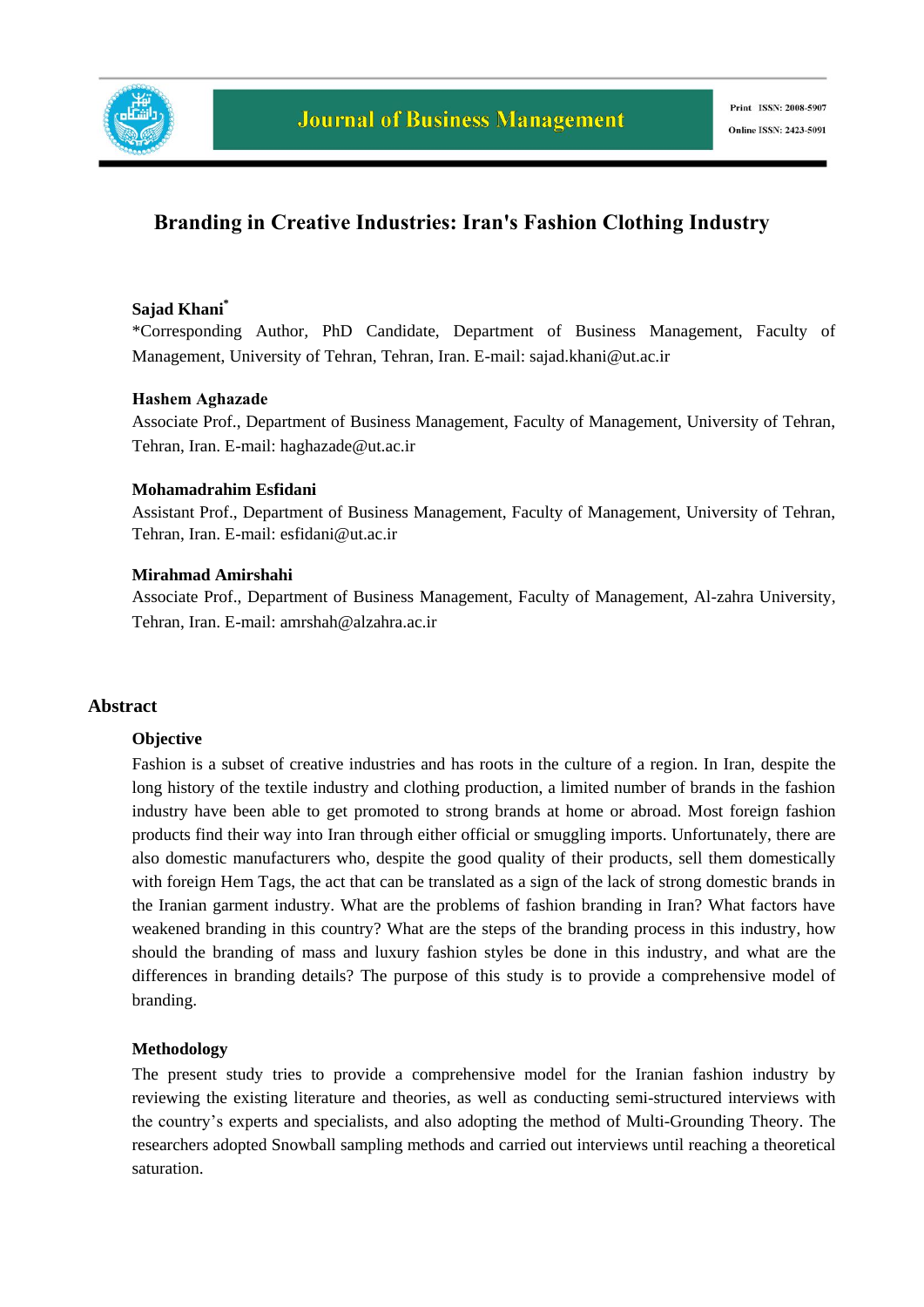#### **Findings**

The data was analyzed by MAQXDA software and 744 codes, 255 concepts, and 10 categories were extracted. Also, 88 articles, books, reports and etc were reviewed. The required data for this study were gathered via conducting interviews.

#### **Conclusion**

According to the achieved results, branding in the fashion industry includes three major stages of prebranding, branding, and post-branding, while this study explored eight steps of branding, including 1) branding requirements, 2) branding opportunities, 3) branding challenges, 4) brand identity, 5) brand positioning, 6) application of appropriate marketing tools and blends, 7) brand evaluation, and 8) growth. The remaining two categories are about the difference between luxury fashion branding, mass branding, and the order of branding steps.

**Keywords:** Creative industries, Branding, Brand identity, Brand positioning, Multi-Grounded Theory (MGT)

**Citation:** Khani, Sajad; Aghazade, Hashem; Esfidani, Mohamadrahim & Amirshahi, Mirahmad (2022). Branding in Creative Industries: Iran's Fashion Clothing Industry. *Journal of Business Management,* 14(1), 37- 64. https://doi.org/10.22059/JIBM.2020.298560.3812 (*in Persian*)

Journal of Business Management, 2022, Vol. 14, No.1, pp. 37-64 Received: May 02, 2020 Published by University of Tehran, Faculty of Management Received in revised form: July 16, 2020 https://doi.org/10.22059/JIBM.2020.298560.3812 Accepted: October 10, 2020 Article Type: Research Paper Published online: June 18, 2022 © Authors

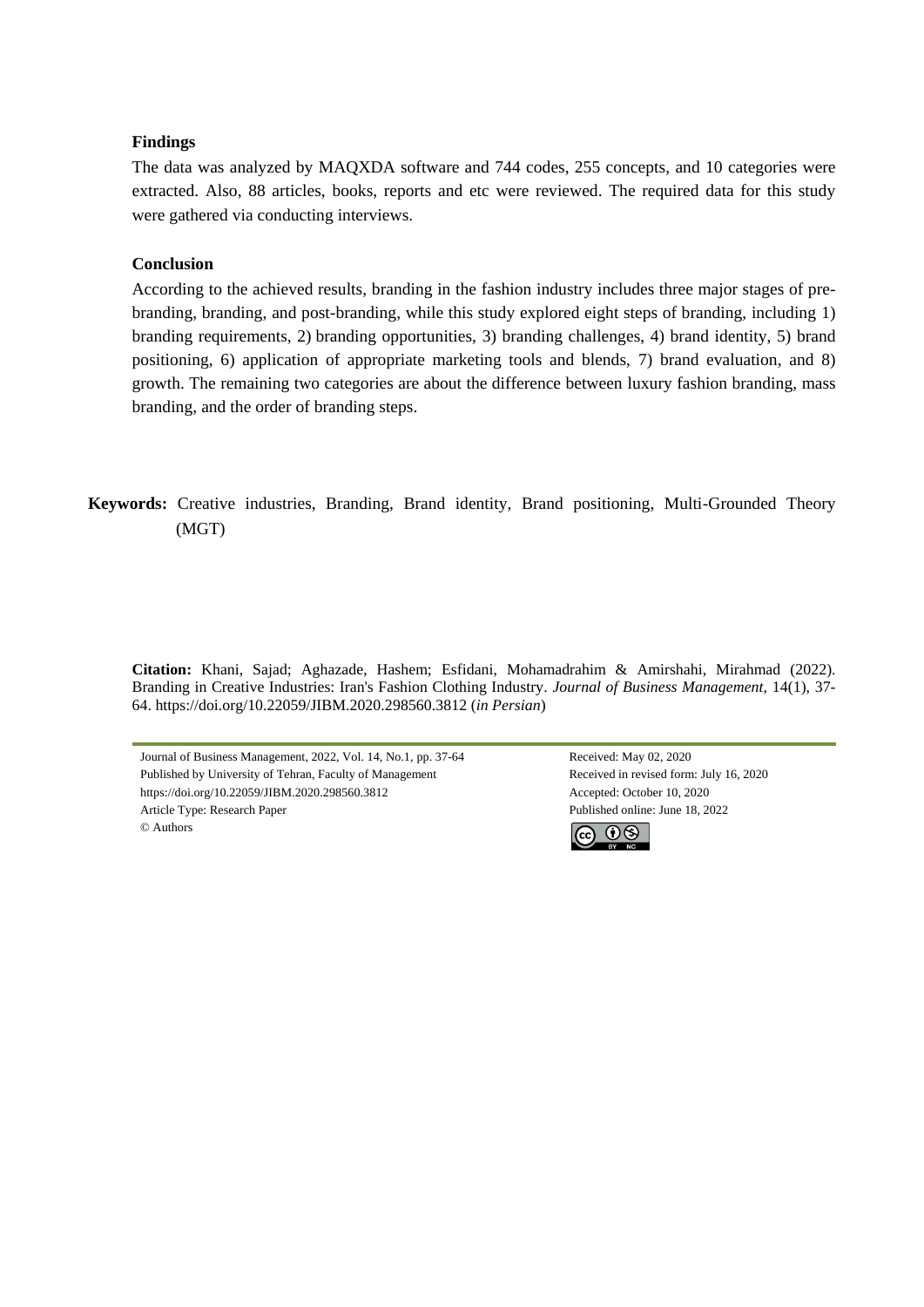



# **برندسازي در صنايع خلاق (مورد مطالعه: صنعت مد لباس ايران)**

مدريت بازركاني

#### **\* سجاد خاني**

\* نويســنده مســئول، دانشــجوي دكتــري، گــروه مــديريت بازرگــاني، دانشــكدة مــديريت، دانشــگاه تهــران، تهــران، ايــران. رايانامــه: sajad.khani@ut.ac.ir

> **هاشم آقازاده**  دانشيار، گروه مديريت بازرگاني، دانشكده مديريت، دانشگاه تهران، تهران، ايران. رايانامه: ir.ac.ut@haghazade

**محمدرحيم اسفيداني**  استاديار، گروه مديريت بازرگاني، دانشكده مديريت، دانشگاه تهران، تهران، ايران. رايانامه: esfidani@ut.ac.ir

## **ميراحمد اميرشاهي** دانشيار، گروه مديريت بازرگاني، دانشكده مديريت، دانشگاه الزهرا (س)، تهران، ايران. رايانامه: amrshah@alzahra.ac.ir

## **چكيده**

**هدف:** مد لباس محصولي از صنايع خلاق است و از فرهنگ منطقه ريشه ميگيرد. در ايران با توجـه بـه سـابقه زيـاد نسـاجي و توليـد لبـاس، محدود برندهايي از صنعت مد لباس توانستهاند در بازارهاي داخلي بينالمللي به برندي قوي تبديل شوند. غالب محصولات مـد لبـاس ايـران از طريق مبادي رسمي و غيرسمي وارد كشور ميشود. عليرغم كيفيت عالي لباسهاي داخلي، توليدكنندگان تمايل دارند كه تحت نامهاي تجاري خارجي محصولات خود را معرفي و به بازار عرضه كنند كه گوياي نبود برندهاي قدرتمند داخلي در اين صنعت است. هدف پژوهش حاضر، ارائه مدلي منسجم در زمينه برندسازي مدل لباس كشور است و به اين سؤالها پاسخ ميدهد: چـالشهـاي برندسـازي مـد لبـاس در داخـل ايـران چيست؟ فرايند برندسازي در مد لباس كشور داراي چه مراحل و نكاتي است و چه تمايزي با ساير صنايع دارد؟

**روش:** پژوهش حاضر از طريق روش تئـوري دادهبنيـاد چندگانـه و بـا اسـتفاده از ادبيـات و تئـوريهـاي موجـود و همچنـين مصـاحبههـاي نيمهساختاريافته با متخصصان و كارشناسان اين صنعت، مدلي منسجم در زمينه برندسازي مدل لباس كشور ارائه كرده است. روش نمونهگيـري قضاوتي بوده و مصاحبهها تا زمان اشباع نظري ادامه يافته است.

**يافتهها:** دادههاي بهدستآمده از نرمافزار مكسكيودا تحليـل و بـه اسـتخراج 744 كـد، 255 مفهـوم و 10 مقولـه منجـر شـد. برندسـازي در محصولات مد لباس، شامل سه مرحله كلان پيشبرندسازي، برندسازي و پسبرندسازي است كه در قالب هشت گام طـرحريـزي شـده اسـت: الزامات برندسازي؛ فرصتهاي برندسازي؛ چالشهاي برندسازي؛ هويت برند؛ جايگاهيابي برند؛ اعمال ابزارها و آميختههـاي بازاريـابي متناسـب؛ ارزيابي برند؛ رشد، توسعه و جايگاهيابي مجدد. دو مقوله باقيمانده نيز در خصوص تفاوت برندسازي مد لباس لـوكس و انبـوه و ترتيـب مراحـل برندسازي هستند.

**نتيجهگيري:** برندسازي در حوزه مد لباس با توجه به ماهيت طراحمحور بودن و خلاقبودن با برندسازي ساير صـنايع، تفـاوت اساسـي دارد. از سوي ديگر، مقررات <sup>و</sup> محدوديتهاي قانوني در اين حوزه، فضاي برندسازي صنعت مد لباس را متفاوتتر از ساير صنايع ميكند.

**كليدواژهها:** صنايع خلاق، صنعت مد لباس، برندسازي، هويت برند، نظريه دادهبنياد چندگانه

**استناد:** خاني، سجاد؛ آقازاده، هاشم؛ اسفيداني، محمدرحيم و اميرشاهي، ميراحمد (1401). برندسازي در صنايع خلاق (مورد مطالعه: صنعت مد لباس ايران). *مديريت بازرگاني،* ١/(١)، ٣٧- ۶۴.

مديريت بازرگاني، ۱۴۰۱، دوره ۱۴، شماره ۱، صص. ۳۷– ۶۴ تاريخ دريافت: ۱۳۹۹/۰۲/۱۲ تاريخ دريافت: ۱۳۹۹/۰۲/۱۳ ناشر: دانشكدة مديريت دانشگاه تهران تاريخ ويرايش: 1399/04/26 نوع مقاله: علمي پژوهشي تاريخ پذيرش: 1399/07/19 © نويسندگان تاريخ انتشار: 1401/03/28 doi: https://doi.org/10.22059/JIBM.2020.298560.3812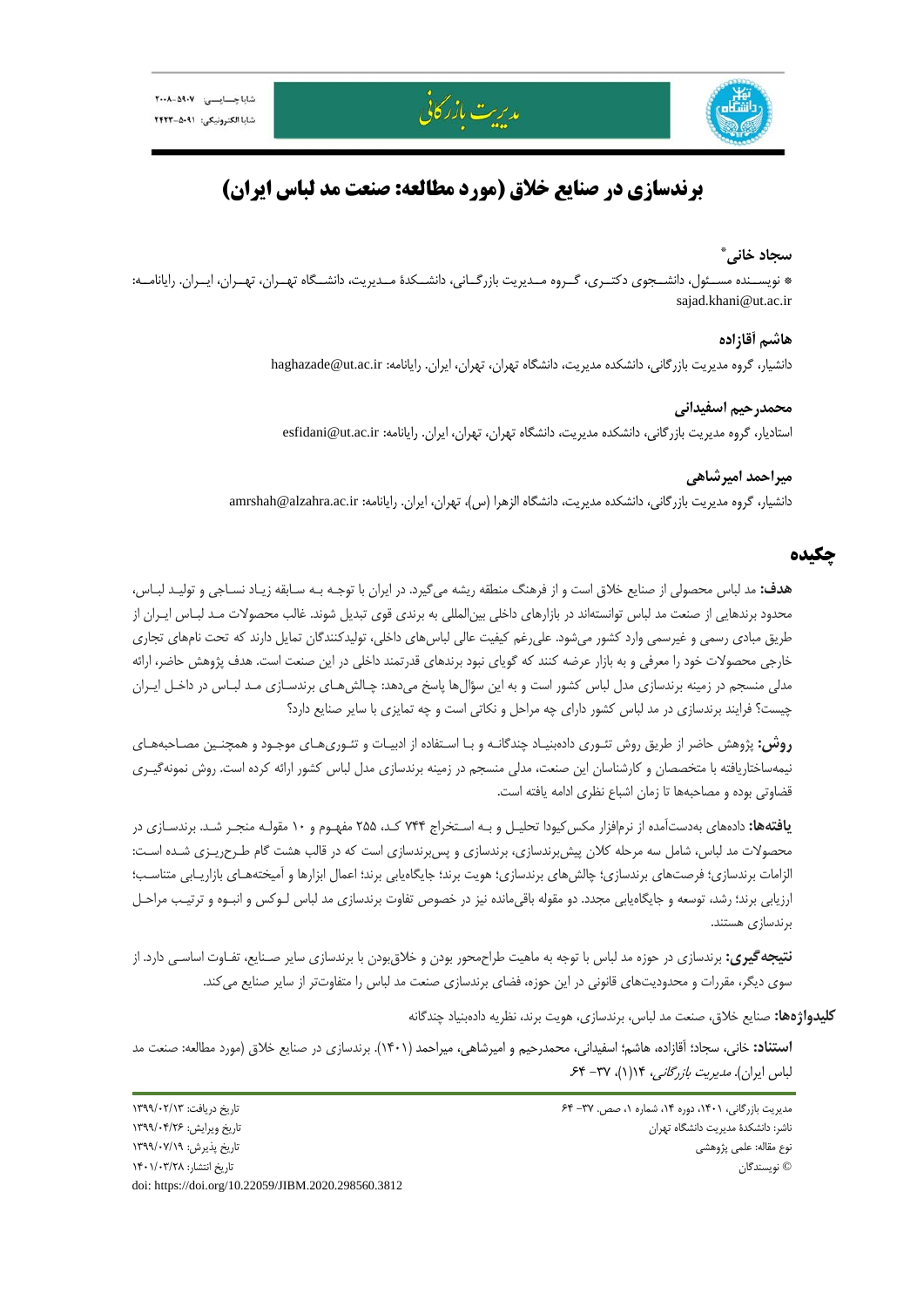#### **مقدمه**

صنعت مد زنجيرهاي از فعاليتهاي طراحي، توليد، توزيع و مصرف است. سيستم مد تلاش ميكند تا در ساختار خـود بـه لباسهاي توليد شده معنايي نمادين بيفزايد كه در فرهنگ ريشه داشته باشد. اسكات (2004) در تعريف خود از مد لباس، اين محصولات را صنايع محصولات خلاق معرفي مي كند كه زيرمجموعهاي از صنايع خلاق هم تلقي مـي شـوند؛ چـون اين محصولات در خود از طراحي و خلاقيت محلي استفاده ميكنند. امروزه صنعت مد تبديل يكـي از صـنايع پـر سـود و منفعت صنايع خلاق شده است (منگى<sup>'</sup>، ۲۰۱۵). با توجه به اينكه مد لباس محصولى فرهنگى است و در صنايع خـلاق و فرهنگي كشور ريشه دارد و نقش طراحِ خلاق در طراحي اين نوع محصولات بسيار مهم تلقي ميشود و از سـوي ديگـر، بازار اين محصول بهشدت در حال توسعه و رشد است، بايد فرايند برندسازي ايـن محصـولات جـدا از سـاير محصـولات بررسي شود تا جزئيات فرايند برندسازي اين محصولات و الزامات آن و همچنين، تفاوتهاي موجود بـين ايـن صـنعت و ساير صنايع مشخص شود. در پژوهش حاضر سعي شده است كه مدل برندسـازي و فراينـد آن در صـنعت مـد لبـاس از روشهاي مصاحبه با كارشناسان و متخصصان اين حوزه و همچنين، بررسي ادبيات و تئوريهاي آن ارائه شود.

طبق اولويتبندي كالايي در گزارشهاي شاخص قيمت مصرفكنندة بانك مركزي، پوشاك و كفش در رتبة پنجم مصرف خانوارهاي ايراني قرار دارد و بيشتر پوشاك و لباس كشور، از چين، تركيه، آلمان و امـارات متحـده عربـي تـأمين ميشود (كريمي و كياسر، 1397). بيش از نيمي از مصرف لباس و پوشاك در ايران از طريق واردات رسمي و غيررسـمي وارد كشور ميشود (اسدي و همكاران، 1393). ايران از لحاظ صادرات پوشاك وضعيت مناسب ندارد.

مد پديدهاى در حال تغيير است. در حال حاضر لبــاسαــاى بســيار زيــادى بــا برنــدهاى جعلــى<sup>٢</sup> و بــىكيفيـت وارد كشورهاي آسيايي ميشود. برخي از اين مشكلات باعث افزايش توجه به سمت تقويت برندها شده است كه حداقل بتوان از ايجاد برندهاي جعلي خودداري كرد. اما فرايند برندسازي در صنعت لباس بسيار مشكل است و امروزه موضوع بسـياري از تحقيقات شده است (برخي از اين تحقيقات در پيشينه تحقيق ذكر شدهاند) و ظهور برندهاي قوي در صنعت لبـاس بـه همراه ويژگيهاي منحصربهفرد آنها نيز به موضوعي محبوب تبديل شده است. اسفناكتر از همـه، اينكـه بازارهـاي مـد لباس <sup>۲</sup> ايران تحت تأثير پوشاک و لباس وارداتي تركيه قرار گرفته است؛ بهگونهاي كه واردات از تركيه به قدري افـزايش يافته كه بر سبك مصرف و مد مصرفكنندگان تأثير چشگميري بر جاي گذاشته است. همچنـين بخـش زيـادي از بـازار پارچه كشور نيز در اختيار برندهاي پارچه تركيهاي و اماراتي است كه بهصورت صادرات مجدد وارد كشور ميشـود. برنـد تجاريِ 90 درصد از لباس خارجيِ عرضه شده در داخل كشور، مربوط به برندهاي تقلبي بوده كه با توجه به ناآگاهي اغلب مصرفكنندگان بهعنوان كالاي برنددار از مقبوليت بسيار بالاتري برخوردار است. اين معضل به قـدري در صـنعت لبـاس عظيم است كه حدود دو سوم جوانان كشور، لباسهاي با برند خارجي را ترجيح ميدهند، حتي اگر كيفيت آن كم يا قيمت زيادي داشته باشد. بسياري از توليدكنندگان داخلي، حتي توليدكنندگاني كـه كيفيـت محصـولات آنهـا بالاسـت، تـرجيح

<sup>1.</sup> Mengi

<sup>2.</sup> Fake

<sup>3.</sup> Clothing fashion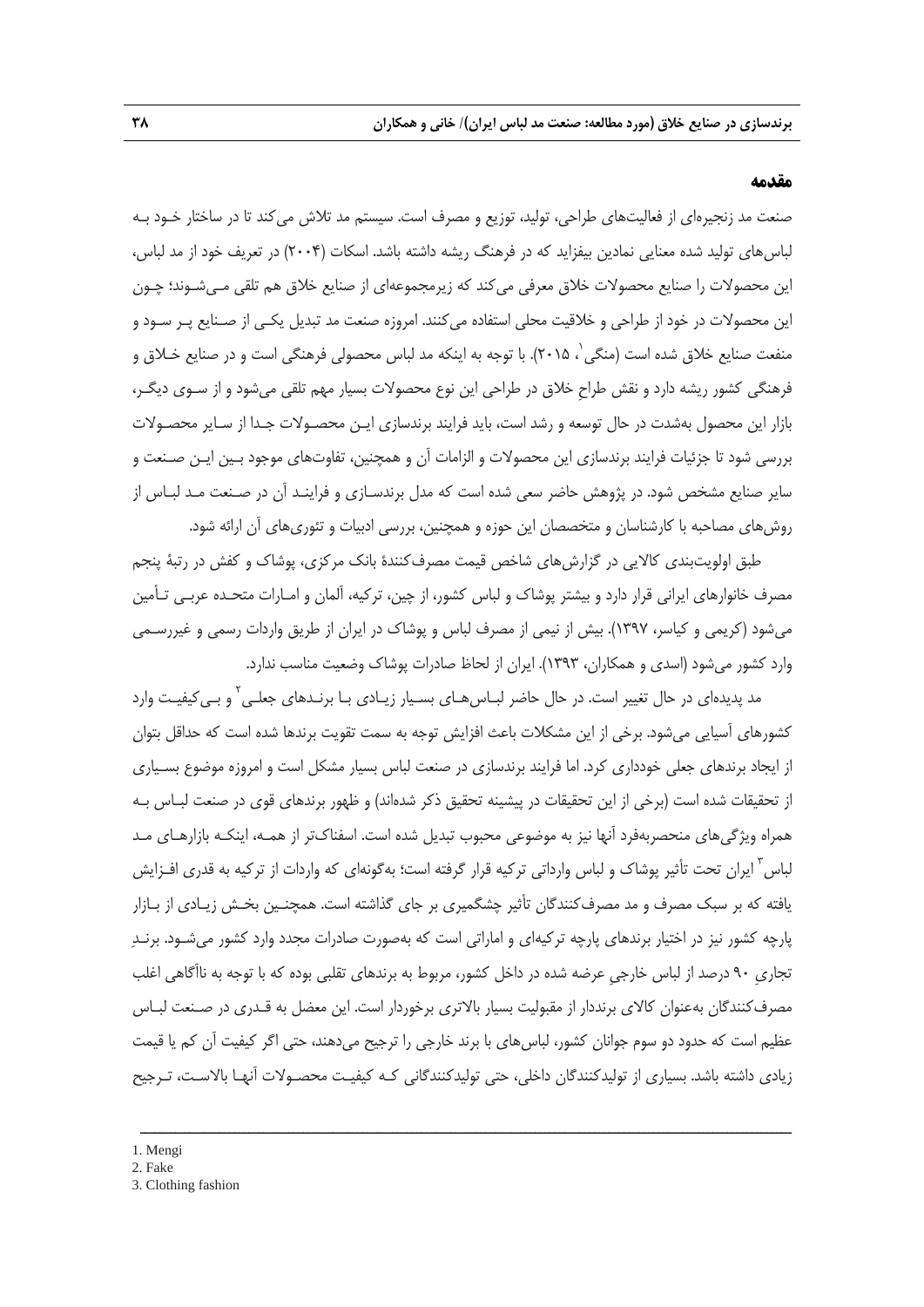ميدهند با استفاده از نامهاي معتبر جهاني با لباس وارداتي برنددار (تقلبي) رقابت كنند. در اين ميان، اگرچه در كوتاهمدت از مزيت مقبوليتهاي برند غربي استفاده ميكنند، اما به مبلغان و مروجان بينام و نشان برندهاي جهاني تبديل ميشوند (سلطاني، 1394). با همه اين اوصاف، صنعت مد لباس در ايران هنوز جايگاه مطلوب خود را پيدا نكـرده اسـت و يكـي از مسائل مهم اين صنعت، برندسازي ضعيف است (رئيسي، شريفي و طغرايي، 1395).

طبق «سند گزارش آيندهپژوهي صنعت پوشاك ايران» صنعت مد لباس ايران از جمله صنايعي اسـت كـه بـا وجـود پيشينه تاريخي، پس از صنعتيشدن و با تأسيس كارخانجات توليدي صنعتي، به جايگاه تاريخي خـود دسـت پيـدا نكـرده است و پس از گذراندن دورة رونق در دو دهه گذشته با چالشهاي فراواني مواجه بوده است و صادرات آن در سـالهـاي اخير و همچنين سهم آن در اقتصاد ايران كاهش يافته است. يكـي از مشـكلات اساسـي ايـن صـنعت، كـمتـوجهي بـه برندسازي و تبليغات است (اسدي و همكاران، 1393).

در حالي كه امروزه در صنايع گوناگون، بهويژه صنعت مد لباس، برندسازي انتخاب نيست، بلكه ضرورت است. حدود 70 درصد تقاضاي پوشاك در دست توليدكنندگان خارجي است كه بهطور قاچاق وارد كشور ميشود و قاچاق يكي از تهديدهاي مهم صنعت مد لباس است (اسدي و همكاران، 1393). بر اساس آنچه آمارهاي گمرك نشان ميدهد، واردات پوشاك ايران در سال 1396 حدود 59/1 ميليون دلار بوده كه 64 درصد آن (حدود 38 ميليون دلار) از مبدأ تركيه ثبت شده است. پس از آن چين، آلمان و امارات متحده عربي، هر يك بهترتيب سهم 10 درصد، 9 درصد و 7 درصدي از واردات پوشاك ايران (گزارش شده توسط گمرك ايران) را به خود اختصاص دادهاند (كريمي و كياسر، 1397). اگر به بازار لباس داخلي نگاهي بيندازيم، خواهيم ديد كه تنها چند برند معدود مشغول به فعاليت هستند و حتي اين چند برند معدود هم نه در سطح جهاني و نه در سطح منطقه اي به هيچ وجه مطرح نيستند. نقش عمده برند در فروش لباس در كشورمان اصولاً درك نشده است. فقدان دانش برند و مديريت صحيح برند در ايران نتيجهاي جز فروش روزافزون برندهاي خارجي در ميان نوجوانان و جوانان و انزواي محصولات داخلي به همراه نخواهد داشت (آزادي، يوسفي و عيدي، 1393).

وجود بازار رقابتي امروز در صنعت مد، بهويژه لباس، وجود برندهاي مختلف خارجي در بازار داخلي، صرف هزينههاي تبليغاتي زياد در رابطه با برندها، ضرورت ارائه پژوهشي در حوزه برندسازي مـد لبـاس داخلـي را ايجـاد مـيكنـد. اينكـه برندسازي در صنعت مد لباس، بايد به چه صورت انجام شود؟ برندسـازي در صـنعت مـد لبـاس چـه مراحلـي دارد؟ بـين برندسازي مد لباس و ساير صنايع، چه تفاوتهايي وجود دارد؟

# **پيشينة نظري پژوهش**

 $\mathfrak{f}$  امروزه صنايع خلاق و فرهنگي، به نيروهاي مهمي براي توسعه اقتصـادي كشـورها تبـديل شـدهانـد (بكـولا و سـالرنو $\mathfrak{r}'$ ، 2016). صنايع خلاق مجموعهاي از صنايع هستند كه از خلاقيت فردي، مهارت و استعداد نشئت ميگيرند و براي ايجـاد ثروت و اشتغال، از طريق توليد و بهرهبرداري از مالكيت فكري، پتانسـيل بـالقوهاي دارنـد (دوي و رينـو '، ٢٠١٧). طبـق

<sup>1.</sup> Boccella & Salerno

<sup>2.</sup> Dewi & Rino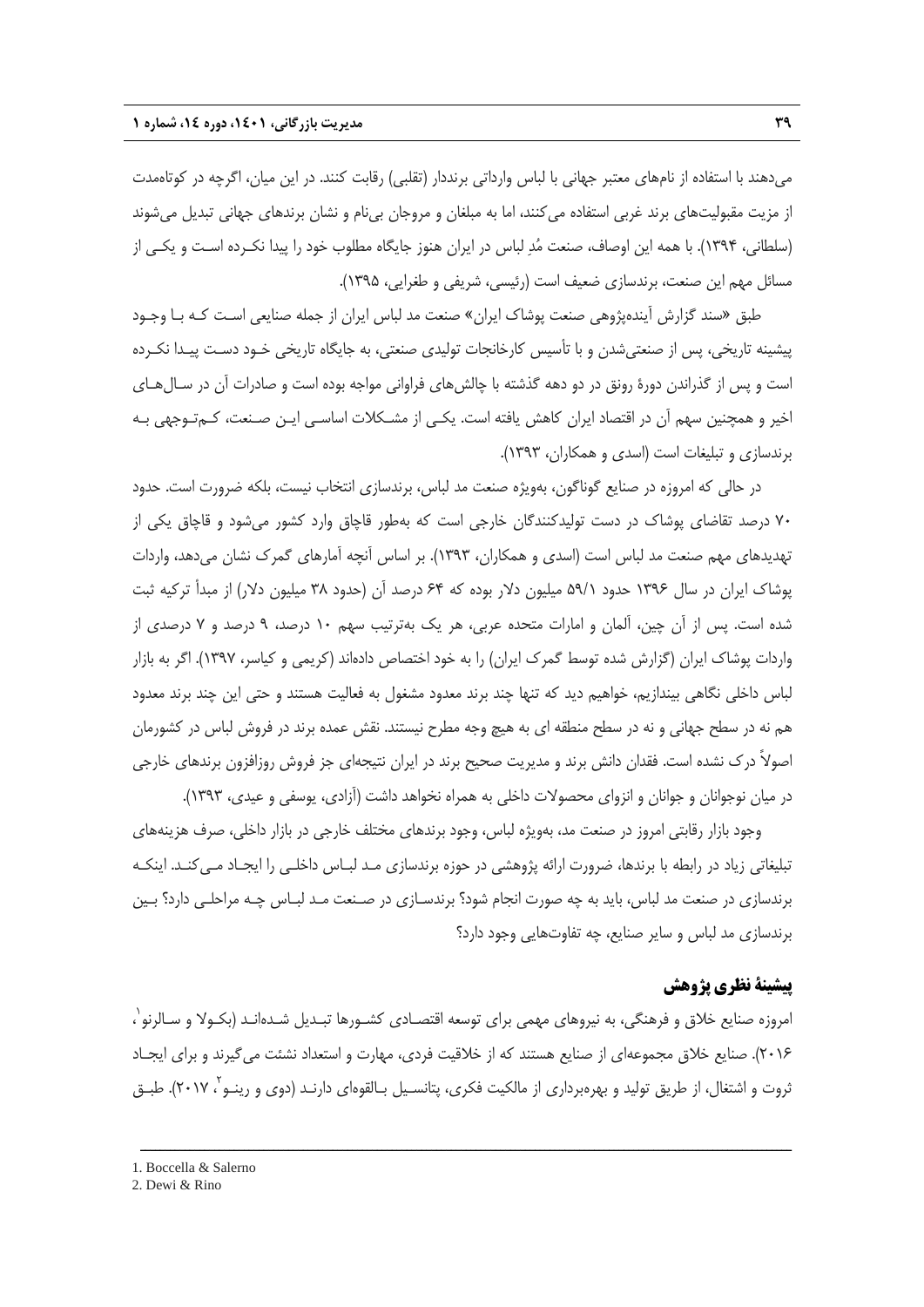بررسيهاي انجام شده صنايع فرهنگي و خلاق با محوريت بخشهاي مختلفي از جمله تبليغات، معماري، صـنعت نشـر و كتاب، صنعت بازي، فيلم، موسيقي، روزنامه و مجله، هنرهاي نمايشي، راديو، تلويزيون، هنرهاي تجسـمي، مـد، در سـال ،2016 حدود 3 درصد از از توليد ناخالص جهاني را به خود اختصاص داده اسـت و بـا ايجـاد 29/5 ميليـون شـغل حـدود ۱درصد بازار اشتغال جهان را از آن خود كرده است (لرميته، پرين و بلانك<sup>'</sup>، ۲۰۱۵).

مدها الگوهاي فرهنگي محسوب ميشوند كه از سوي بخش معيني از يك جامعه براي دورة زماني كمـابيش كوتـاهي پذيرفته مىشوند و سپس رخت برمىبندند (وگو<sup>۲</sup>، ۲۰۰۳: ۲۲). ارجاع به فرهنگ بخش مهمى از تعريف چيستى مد است و هر تعريفي از مد، به فرهنگ آن كشور اشاره ميكند. مد بهمنزلة منبعي از هويت، ارزش ناملموسي را با خود حمل ميكند كه در هر حوزهٔ فرهنگي اجتماعي وضع مي شود (اسكاپ و ستيز <sup>۳</sup>، ۲۰۱۰: ۲۵).

## **برندسازي مد لباس**

در دهه گذشته، صنعت مد لباس <sup>۲</sup> به يكى از داستانِ هاى موفقيت استثنايى در اقتصاد تبديل شده است. طى دههٔ گذشته، صنعت مد لباس، بهطور متوسط ۵/۵ درصد در سال بر اساس شاخص مد جهاني مک کينزي<sup>0</sup> رشد داشته است، ارزش اين صنعت 2/4 تريليون دلار پيشبيني شده است. بر اساس گزارشهاي مككينزي، صنعت مد لباس يكي از صـنايع بسـيار بزرگ در حوزه خلق ارزش با سيستم توزيع، خدمات تجاري و تخصصي بزرگ است (امد و همكاران <sup>۶</sup> ۲۰۱۷).

بازار جهانی خردهفروشی كالاهای مرتبط به پوشاک<sup>٬</sup>، بهخاطر تنوع و افزایش هنرمندان این حوزه و صنعت، بزرگ¤ر شده و رقابت شديدي هم بين آنها بهوجود آمده است (امد و همكاران، ٢٠١٧؛ مك كول و مـور ، ٢٠١١؛ ٩١). بـر اسـاس گزارشهای مک کینزی و کمپانی`، شرکتهای با رشد سریع جهانی در صنعت پوشاک حضور بیشتری داشتهاند، علاوهبـر اين تعداد خردهفروشيهاي آنلاين و آفلاين در حوزة پوشاك، بهشدت در حال افزايش است و به نظر ميرسد اين ميـزان رشد در آينده هم كاهش نمي يابد (كلر و همكاران ``، ۲۰۱۴). زماني كه شرايط بازار پوياتر، رقابتي تر و پيچيـدهتـر از قبـل باشد، بازاريابي و فعاليتهاي بازاريابي، در برنامهريزي استراتژيك آن شركتهـا نقـش حيـاتي خواهـد داشـت. از طريـق بازاريابي يا برندسازي محصولات و ابزارهاي مختلف بازاريابي ميتوان محصولات شركت را متفاوتتـر از رقبـا و جايگـاه آنها در بازار را در اذهان جاي داد (مككول و مور، :2011 91).

در ادبيات بازاريابي، برند و عمليات برندسازي عوامل مهم و حياتي در موفقيت كسبوكارها محسوب ميشوند (كلـر و لهمان، ۲۰۰۶: ۷۵و۷۶). این موضوع در خصوص بازار پوشاک $^{\prime\prime}$  هم صدق می $z$ ند، بهخصوص امروزه که بـازار پوشـاک

- 4. Clothing And Fashion Industry
- 5. Mckinsey Global Fashion Index
- 6. Amed et al. 7. Apparel
- 8. McColl & Moore
- 9. Mckinsey & Company
- 10. Keller, Magnus, Hedrich, Nava & Tochtermann
- 11. Apparel Marketplace

<sup>1.</sup> Lhermitte, Perrin & Blanc

<sup>2.</sup> Vago

<sup>3.</sup> Scapp & Seitz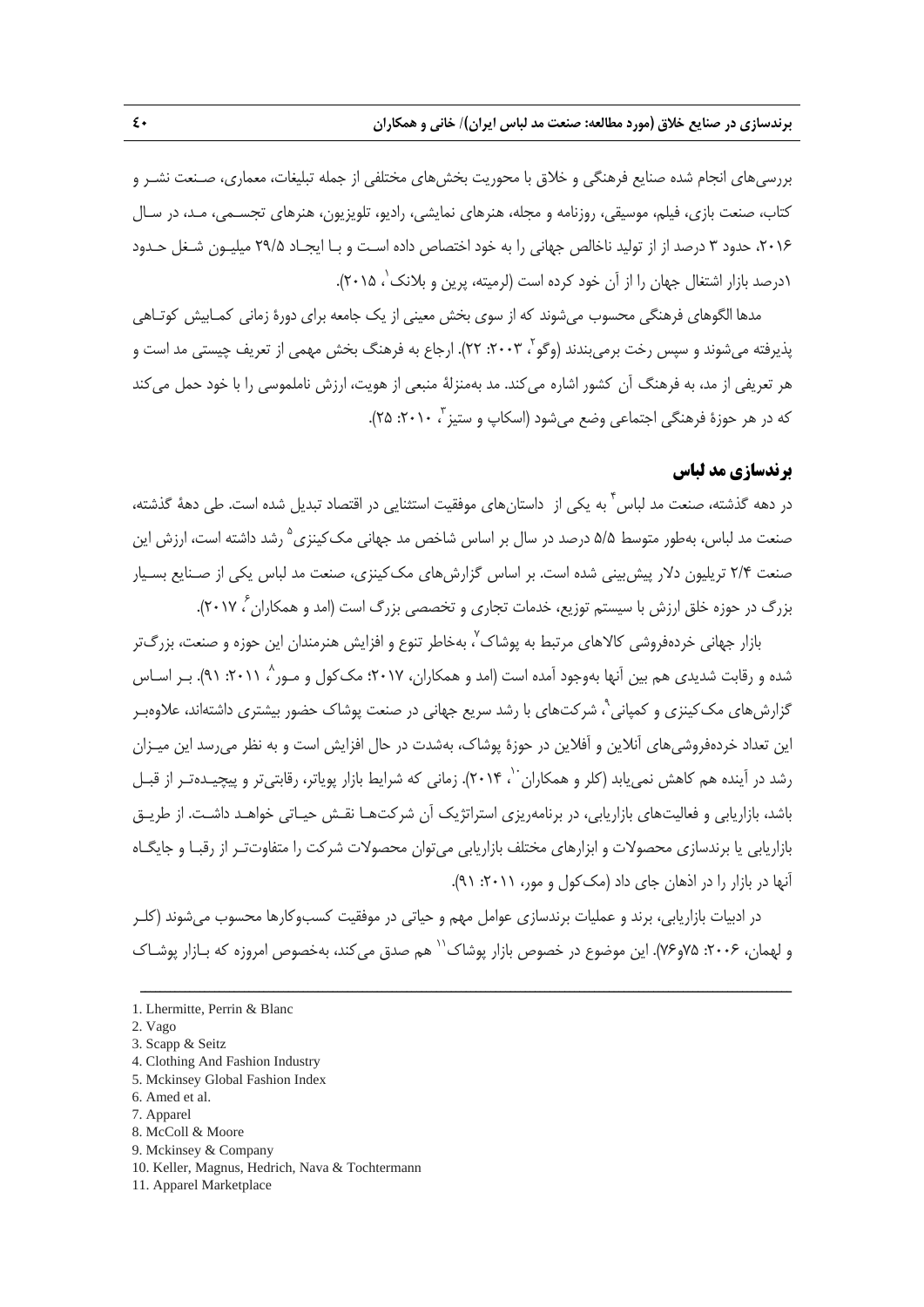هم اشباع شده است (مككول و مور، 2014). برند شركتهاي مد و پوشاك مهمترين دارايي ايـن شـركتهـا محسـوب میشـود (جـین و کـدرولا<sup>'</sup>، ۲۰۱۷: ۲). برنـدها سـرمایه اصـلی شـرکتهـا هسـتند (هلـم و جـونز <sup>۲</sup> ، ۲۰۱۰) و در فراینـد تصميمگيري مصرفكننده نقش مهمي ايفا ميكنند (كلر، :2011 9). بازارها بهشدت در حال رشدند و شـركتهـا و افـراد زيادي وارد اين بازار ميشوند؛ از اين رو مديريت برند<sup>7</sup>، ابزاري براي تداوم آنهاست (كاپفرر <sup>۲</sup>، ۲۰۰۸: ۲۸۰).

## **انواع برندهاي مد لباس**

يكي از صنايعي كه در حال حاضر در جهان رشد زيادي داشته، صنعت پوشاك است كه ميتوان بهعنـوان محصـول از دو منظر به آن نگريست: اول اينكه بهعنوان نياز اساسي بشر بـه آن نگـاه مـي شـود و دوم اينكـه بـا شـكل گيـري مبحـث مصرفگرايي، اميال و سلايق افراد را به خود معطوف ساخته است. ديدگاه دوم باعث رشد زياد ايـن صـنعت شـده اسـت. پوشاك كالاي كاربردي و از نيازهاي اقتصادي انسان است؛ اما لباس كالاي فرهنگـي و جـزء نيازهـاي فرهنگـي انسـان است. منشأ لباس، در اصلِ آرايش نهفته و اين اصل به جزئي از لباس تبـديل شـده اسـت (رئيسـي و همكـاران، 1395). طبقهبنديهاي زيادي از برند محصولات مد در جهان وجود دارد؛ اما دو طبقه مد لوكس و مد توليد انبوه بسيار مشـهورند. در زير به بررسي انواع محصولات مد پرداخته شده است:

- **.** محصولات و مد لوكس محصولاتي بسيار خلاق، استادكاري، با كيفيت و خدمات عالي اسـت **<sup>5</sup> محصولات لوكس** كه بسيار گرانقيمت است. محصولات مد هر روز متنوع ميشوند. برندهاي مد لوكس، بـه شـكلي چشـمگير در هـر يك از گروههاي پوشاك، متعلقات و لوازم آرايش گرفته تا ساير محصولات معمول و متـداول بـراي مصـرف، ماننـد ، 2011).<sup>6</sup> ساعت، جواهر و گوشيهاي تلفن همراه، عرضهشدهاند (حاميده
- **:** اين محصولات پيروان و دنبالهروهاي روندها هستند. برندهاي بازار انبـوه، جـايگزيني بـراي **<sup>7</sup> برندهاي بازار انبوه** محصولات و برندهاي لوكساند و نيازهاي مشتريان را با قيمتهاي كمتر از محصولات لوكس تأمين ميكنند.
- **:** توليدكننـدگان خلـقكننـدة برنـدها و برچسـبهـاي خصوصـي نيسـتند؛ بلكـه **<sup>8</sup> برندهاي برچسـب خصوصـي** خردهفروشان آن را خلق ميكنند. اين نوع برندها توسط خردهفروشان توليد ميشوند و در كنار ساير برنـدهاي ديگـر به فروش مىرسند، مثل برندهاى آلفانى<sup>۹</sup> يا آى|نسى<sup>. ۱</sup> كه در فروشگاه مكى<sup>۱۱</sup> (فروشگاههاى لباس، مد، اكسسورى و...) فروخته ميشوند.

- 3. Brand Management
- 4. Kapferer
- 5. Luxury Products
- 6. Hameide
- 7. Mass-Market
- 8. Private Labels 9. Alfani
- 10. Inc
- 11. Macy

<sup>1.</sup> Jin & Cedrola

<sup>2.</sup> Helm & Jones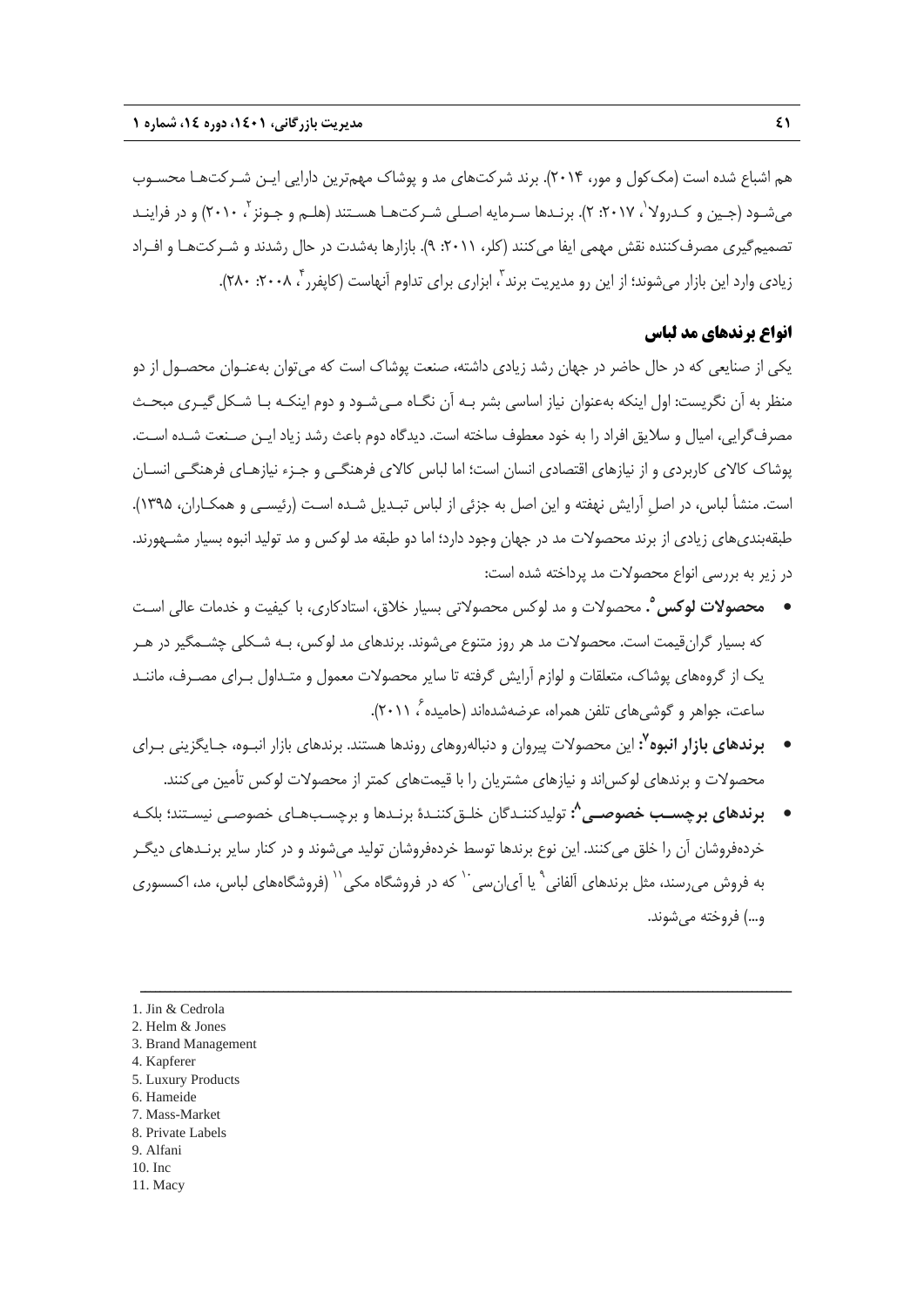**1 برندهاي خردهفروشي :** خردهفروشي يكي از خدمات مد است. بهطور عمومي محصـولات و خـدمات از اصـول و قوانين مشابهي در برندسازي و بازاريابي پيروي ميكنند. در قرن بيستم فروشگاههـاي زيـادي در انـدازه و شـكل و حوزه تمركز رشد پيدا كردند. يك فروشگاه چيزي بيش از مكان خريد و فروش كالا و خـدمات اسـت. در فروشـگاه بايد يك تجربه خريد ناب اتفاق افتد و اين تجربه براي مشتري هم از لحاظ عاطفي و هـم كـاركردي ارزش داشـته باشد. لذا فروشگاهها هم بايد همانند محصول روي برند خود كار كنند تا تجربهاي زيبـا بـراي مشـتري رقـم بزننـد. ، 2008؛ حاميده، 2011). <sup>2</sup> (جكسون و شاو

## **مدلهاي مختلف برندسازي**

برندسازي يكي از اجزاي بازاريابي و استراتژيهاي بازاريابي بسيار جذاب است. برندسـازي مـيتوانـد باعـث تمـايز برنـد شركت از رقبا گردد و ارزش افزوده براي شركت ايجاد كند و فروشي بلندمـدت را بـراي شـركت تضـمين كنـد (كـاپفرر، :2012 32). در حال حاضر مقالهها و كتابهاي متعددي در خصوص برندسازي و استراتژيهاي برند وجود دارد. برندهاي واقعی برندهایی هستند که قدرت زیادی بر بازار اعمال میکنند (ماثور <sup>۳</sup> ۲۰۰۸). هرچه تأثیر بیشتری اعمال کننـد، یعنـی قدرتمندتر هستند.

سالزر مورلينگ و اسنگارد بيان كردند كه مديريت برند داستاني كه است كه انتهاي آن منجر به تمايز در محصولات و توجه بيشتر مصرف كنندگان خواهد بود. مهم است كه يک برند قابل شناسايي، قدرتمند و رقابتي باشد؛ بـه گونـهاي كـه مصرفكننده هم از آن برند آگاه باشد (كاپفرر، ۲۰۰۸: ۱۳). برندها با سلامتي شركت ارتباط مستقيمي دارند. برند شركتي، هنگام بررسي ارزش سهام شركتي، نقش زيادي دارد و جريان نقدي شايان توجهي را براي شركت ايجاد ميكند (هلـم و جونز، :2010 545). برند قوي يك شركت به مديران برندي نياز دارد كه دائم برند شركت خود و رقبا را مديريت و رصـد میكنند و مسئول مديريت برند كل شركتاند (ولوتسو و پنيگيراكيس ٌ، ۲۰۰۴) و در طول فرايند مديريت برنـد، در قبـال تعهدهاي برند و تبديل ارزش ها به عمليات، نقشي كليدي دارند (پوليس و همكاران <sup>۵</sup> ۲۰۱۳).

مدلهاي بسيار زيادي جهت برندسازي در صنايع مختلف وجود دارد و هر كدام ابعاد مختلف و فراينـدهاي مختلفـي را مدنظر قرار دادهاند و بين آنها هم اشتراكات زيادي وجود دارد؛ اما سؤال پژوهش حاضر اين است كـه مـدل برندسـازي خاص مد لباس كشور به چه صورت است و چه متغيرهاي تأثيرگذاري دارد و چه مراحلي را شامل ميشود؟

براي پاسخ به اين سؤالها، در وهله نخست، محقق سعي كرده است كه مدلهاي مختلف برندسـازي را جمـعآوري كند و به استخراج متغيرها و ابعاد آنها بپردازد. نتايج مدل هاي مختلف برندسازي در جدول ١ بهطور خلاصه آمده است:

ــــــــــــــــــــــــــــــــــــــــــــــــــــــــــــــــــــــــــــــــــــــــــــــــــــــــــــــــــــــــــــــــــــ

4. Veloutsou & Panigyrakis

<sup>1.</sup> Retail Brands

<sup>2.</sup> Jackson & Shaw

<sup>3.</sup> Mathur

<sup>5.</sup> Poulis, Panigyrakis, & Panos Panopoulos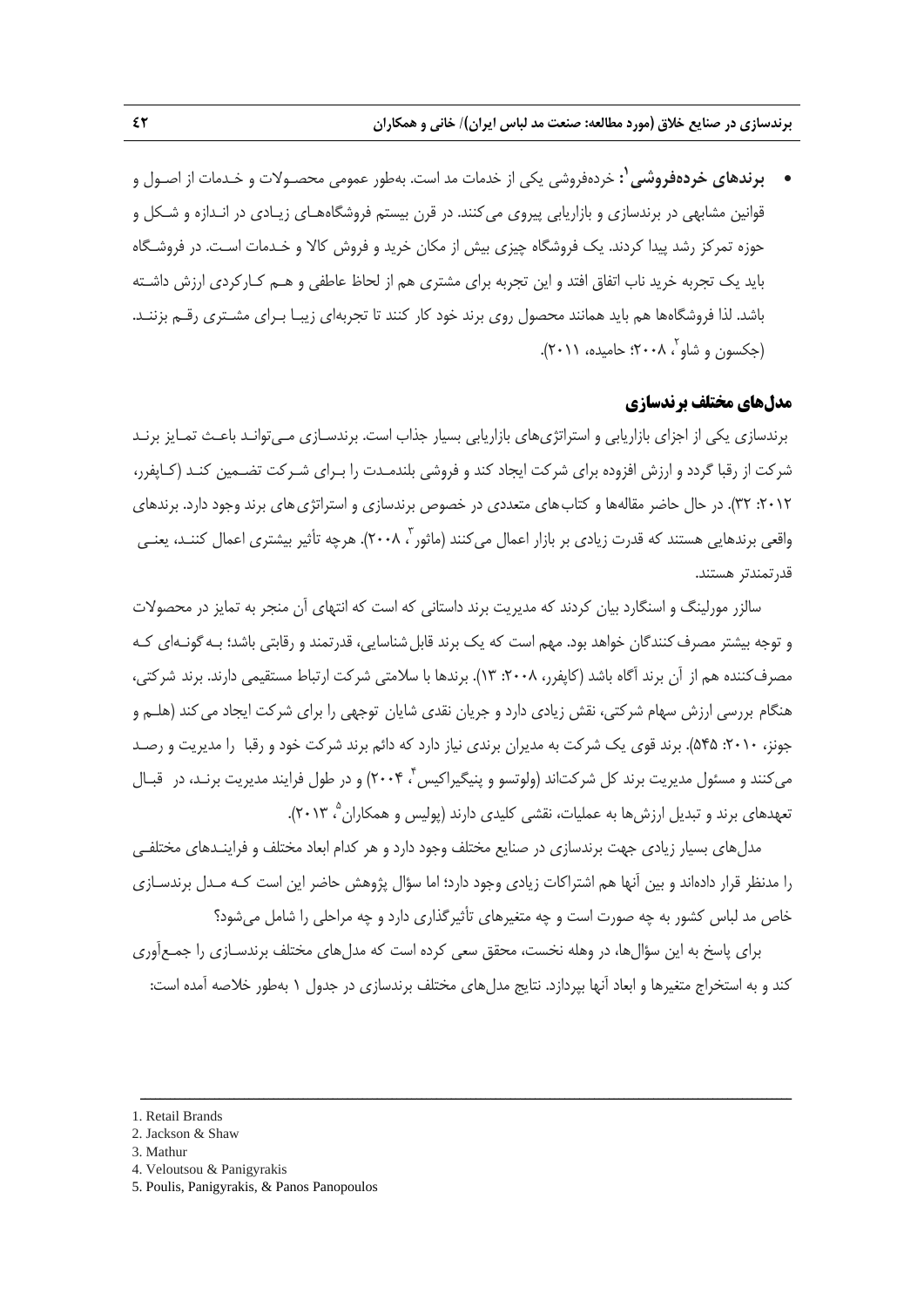| منبع                      | ابعاد                         |                                 | متغيرها         | رديف          |
|---------------------------|-------------------------------|---------------------------------|-----------------|---------------|
|                           | – شناسایی برند                | – يادأوري برند                  | آگاهی از برند   | 1             |
|                           | - أميخته محصول                | -  تداعیات ذهنی                 |                 |               |
|                           | - عناصر برند (نام، لوگو، رنگ، | - كشور سازنده                   |                 |               |
|                           | بستهبندی و …)                 | - تداعيات ثانويه                |                 |               |
|                           | - فعالیتهای بازاریابی         | - تصورات مشتری از برند          |                 |               |
|                           | - قيمت، محصول، توزيع، ترفيع   | - ارتباطات شفاهی و شفاهی        | هويت برند       |               |
|                           | - مزایا و ارزشهای کارکردی و   | الكترونيكي                      | (مشخص شده       | ٢             |
|                           | عاطفي                         | - تجربه محصول                   | توسط سازمان)    |               |
|                           | - برندسازی اجتماعی            | - برنامههای بازاریابی           |                 |               |
|                           | – شهرت برند                   | - حمایتگری و اسپانسرشیپ         |                 |               |
|                           | - تاريخچه برند                | - تصور استفاده و تصور کاربرد    |                 |               |
|                           | — شخصيت برند                  |                                 |                 |               |
| منبع: حاميده، ٢٠١١        | - اثربخشی فعالیتهای خدماتی    | - ویژگیهای اولیه و ثانویه       |                 |               |
| لی و بک، ۲۰۱۰             | - كارايي محصول، طراحي و قيمت  | - قابليت اعتماد به محصول        | عملكرد برند     | ٣             |
| کلر، ۲۰۱۱                 |                               | – دوام و قابلیت خدمترسانی       |                 |               |
| کاتلر و کلر، ۲۰۱۵         | - كاهش ريسك ادراكي مشتري      | - شناسایی و تمایز برند          | برجستگی برند    | ۴             |
| کاتلر و کلر، ۲۰۱۵         |                               | – ارضای نیازهای مشتری           |                 |               |
| هوانگ و ساری اغلو، ۲۰۱۴   | - تأييد و پذيرش               | – كيفيت                         |                 |               |
| داگوستانی و همکاران، ۲۰۱۴ | - برتری                       | - اعتبار (مطلوبيت برند، نوأورى، | قضاوت برند      | ۵             |
| آکر، ۱۹۹۱                 |                               | تکنولوژی، اعتماد برند، نوآوری و | (تصوير برند)    |               |
| استوند، ۲۰۰۹              |                               | خلاقيت)                         |                 |               |
| اوكونكو، ٢٠١۶             | - هيجان                       | - گرمی                          |                 |               |
| کاپفرر، ۲۰۰۸              | - امنيت                       | – پذيرش برند                    | احساسات برند    | ۶             |
| فیلری، ۲۰۱۹               |                               | – احترام به خود                 |                 |               |
| موسكا، ٢٠٠٨               | - ارزش پیشنهادی برند          | - پيام برند                     | هدف و اهداف و   | ٧             |
| آکر، ۱۹۹۱                 |                               |                                 | چشم نداز برند   |               |
|                           | – هيجان                       | – صداقت                         |                 |               |
| آکر و جوچیممستالر، ۲۰۱۲   | - شايستگى                     | - پیچیدگی                       | تصوير برند      | ٨             |
| فرهانا، ۲۰۱۲              |                               | - ناھموارى                      |                 |               |
| چوئی همکاران، ۲۰۱۴        | - محصول                       | - شخص (طراح)                    | سطوح برند       | ٩             |
|                           | - و …                         | - شركت و سازمان                 |                 |               |
|                           | – جهانی                       | - محلی                          | دامنه برند      | $\mathcal{L}$ |
|                           | - و …                         | - بين لمللي                     |                 |               |
|                           | - بازار انبوه                 | - لوکس                          | تمركز برند      | $\setminus$   |
|                           | - خرده فروشی                  | - برندهای خصوصی                 |                 |               |
|                           | - جايگاه دو                   | - جایگاه یک                     | جایگاه برند     | ۱۲            |
|                           |                               | –  جایگاه سه                    |                 |               |
|                           | - حس أميختگي با برند          | - وفاداري به برند               |                 |               |
|                           | – رابطه دو طرفه با برند       | - وابستگی به برند               | همنوایی با برند | $\mathcal{N}$ |
|                           | - حضور برند                   | - حس تعلق به برند               |                 |               |
|                           | - احیای برند                  | - برندسازی مشترک                |                 |               |
|                           | - برندسازی مجدد               | - لايسنسينگ                     | مميزي برند      | ۱۴            |
|                           | - و …                         | - توسعه برند                    |                 |               |

**جدول.1 خلاصه متغيرها و ابعاد درگير در برندسازي**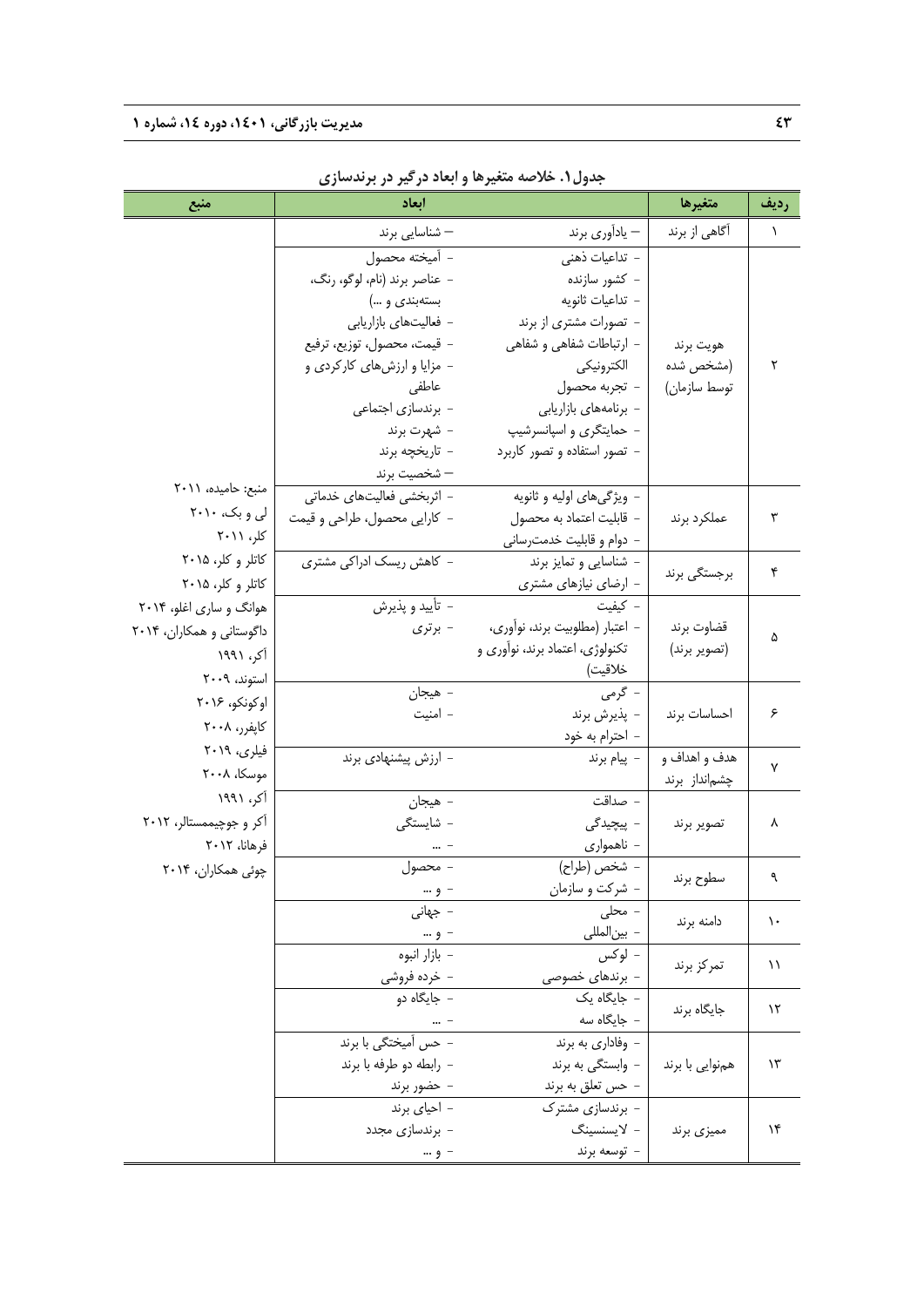در جدول فوق مدلهاي مختلف برندسازي از محققان مختلف در جهان به همراه ابعاد متغيرهـاي آنهـا ارائـه شـده است. در اين جدول، اغلب مدلهاي مشهور برندسازي و ارزش ويژه برند آمده است. پژوهشگران سعي كردهاند بـا ادغـام اين مدلها و چينش آنها در قالب متغيرهاي مختلف، چارچوبي كلي از مدلهاي آنها ارائه كنند. سؤال اين است كـه چـرا برندسازي در حوزه مد لباس در داخل كشور نتوانسته مانند صنايع ديگر موفق عمل كند؟ آيا مـدل برندسـازي مـد لبـاس متفاوت از ساير صنايع است؟ و در كل مدل برندسازي مد لباس در كشور از چه گامها و مراحلي تشكيل شده است؟

## **پيشينه تجربي پژوهش**

تحقيقات داخلي زيادي در خصوص مدلهاي برندسازي مد لباس در كشور انجام نشده است و برخي از تحقيقـات كـه در ادامه به آنها پرداخته شده تنها يك يا چند بعد از ابعاد برند و يا اهميت آن را در فراينـد مـديريت بازاريـابي و ارائـه ارزش بررسي كردهاند. در تحقيق ايرانمنش و شريفيان (1393) با موضوع شناسايي عوامل مؤثر بـر وفـاداري مشـتريان بـه نـام تجاري پوشاك ورزشي در باشگاههاي فوتبال حاضر در يازدهمين دوره ليگ برتر ايـران انجـام شـد، يكـي از مهـمتـرين عوامل جذب مصرفكنندگان به لباسهاي خارجي خارجي، برند آنها بود. نتايج اين تحقيق نشان داد كه مهمترين عوامل مؤثر بر وفاداري برند از ديدگاه تصميمگيران خريد پوشاك ورزشي به ترتيب كيفيت پوشاك، مدل، برند، كيفيت خـدمات، توسعه و ترويج، قيمت و محيط فروشگاه است.

محمدكاظمي و همكاران (1394) به منظور شناسايي و رتبهبندي عوامل حياتي موفقيت پروژههاي توسعه محصول جديد در صنعت پوشاك، شهرت برند شركت را يكي از عوامل كليدي موفقيت توسعه محصول جديد بيان كردند.

تحقيقي با عنوان «مطالعه اثر ويژگيهاي مرتبط با البسه بر ارزش ويژه برند خانم و آقا» توسط وليپـور و آقاجـاني (1396) انجام شد. در اين تحقيق به بررسي نقش و اهميت برند در صنعت لباس پرداخته شده است. اين تحقيـق نتيجـه گرفته كه ايجاد برند ست آقا و خانم از طريق ويژگيهاي البسه ميتواند بر ارزش ويـژه برنـد اثرگـذار باشـد (ولـيپـور و آقاجاني، 1396).

در تحقيقي با عنوان «مد سريع (fashion Fast(: راهكار توسعه صنعت پوشاك ايران» كه توسط سـلطاني در سـال 1394 و بهصورت ترويجي انجام گرديد به بررسي اهميت مد سريع پرداخته شد. در نتيجه اين تحقيق آمده است كـه مـد سريع را شايد بتوان مهمترين پديده توليد و توزيع پوشاك جهاني دانست. افرايش سـرعت توليـد و عرضـه، بـهكـارگيري روشهاي علمي، پژوهشي و بررسي بـازار مصـرف، ارتقـاي سـطح طراحـي و درك سـريع نيازهـاي مشـتريان، كـاهش موجوديها و گردش سريع كالا، افزايش تنوع و انعطافپـذيري توليـد، كـاهش انـدازه سـفارشهـاي توليـد، تمركـز بـر فروشگاهها و بهويژه طراحي و چيدمان و انتخاب محل آنها درسهايي هستند كـه مـيتـوان از از مـد سـريع و و مـدل تجاري آن آموخت و در شرايط كنوني كسب وكار به كار بست. با توجه بـه اينكـه بـيش از نيمـي از ارزش بـازار مصـرف پوشاك كشور شامل اقلام مد سريع مي شود و تقاضاي آن رو به رشد است، بنابراين يكي از مهـمتـرين راهكارهـا بـراي ادامه فعاليت و توسعه صنعت پوشاك كشور و ارتقاي توان رقابتي آن، بهكارگيري رويكرد مد سريع خواهد بود و محقق در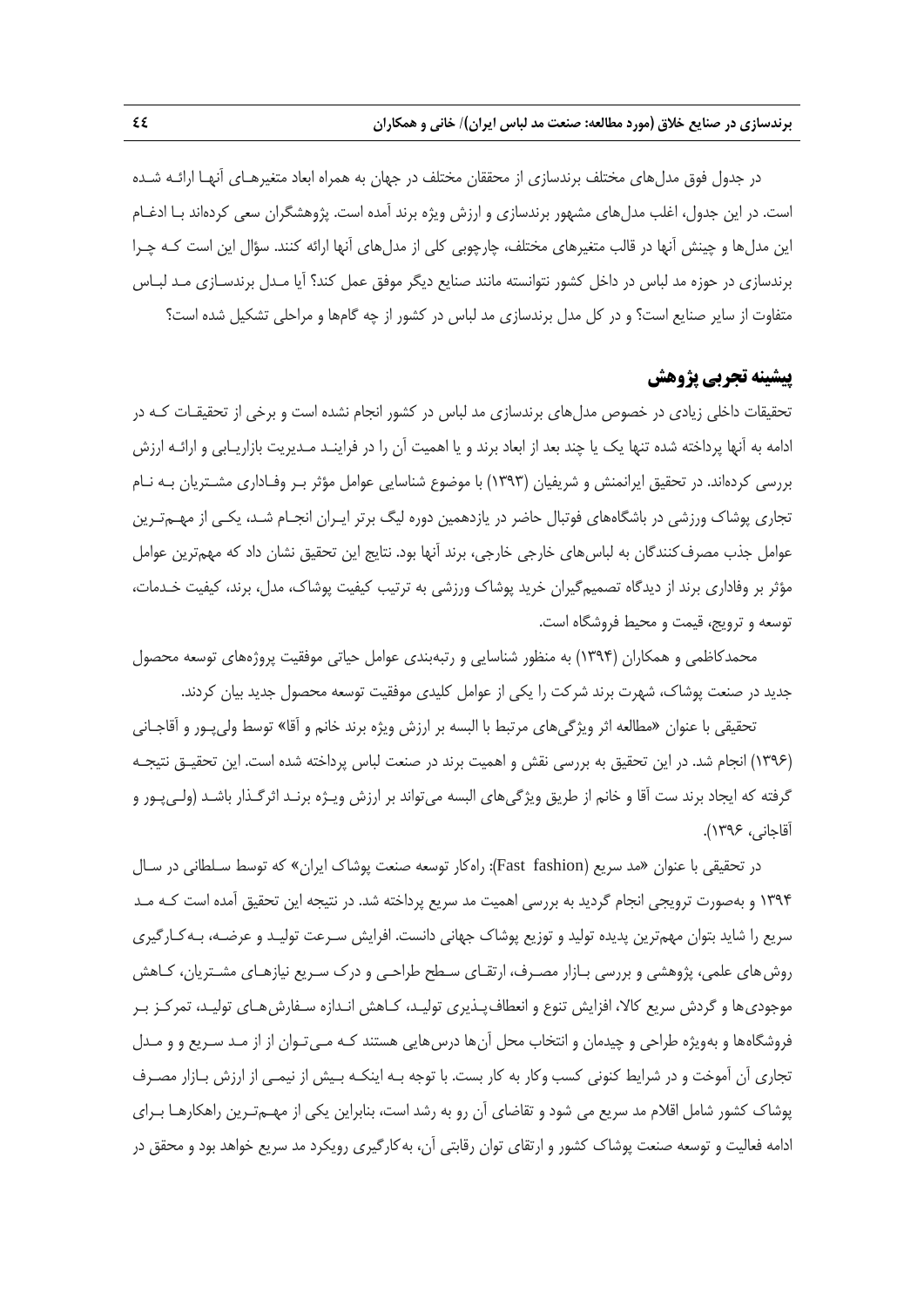اين راستا يكي از اركان اصلي و الزامات صنعت پوشاك را رشد و گسترش خردهفروشيهاي تخصصـي و فروشـگاههـاي مدرن پوشاك و تقويت و توانمندسازي برندهاي ملي ميداند (سلطاني، 1394).

تحقيقي توسط رئيسي و همكاران در سال 1395 در شهر اصفهان و تحت عنوان «شناسـايي و رتبـه بنـدي عوامـل مؤثر بر مصرف برندهاي خارجي در صنعت مد لباس (مورد مطالعه: شهر اصفهان)» انجام گرديد. نتايج تحقيق نشـان داد كه كيفيت لباس هاي برند خارجي، درآمد فرد مصرف كننده، چشمهوهمچشمي و رسانه و تبليغات، جنسيت و تأثير خـانواده، دوستان و اطرافيان، تجربه پيشين رضايت بخش از مصرف مد، طرح و رنگ بهترتيب نشاندهنده عوامل مؤثر بر مصـرف برندهاي لباس خارجي ميباشند (رئيسي همكاران، 1395).

در تحقیق رولی` (۲۰۰۹) تحت عنوان استراتژیهای برندسازی آنلاین در خرده فروشان مد انگلستان، نشان داد كه فروشگاههايي كه براي فروش لباس و مد وب سايتهايي را طراحي كرده اند، عواملي مانند هويت برند ارتبـاطي، حضـور برند و ارتباطات برند در برندسازي آنها تأثير به سزايي دارد و وجود فضاي آنلاين در ارائه خدمات در كنار فضـاي فـروش فيزيكي ميتواند به ايجاد برند قدرتمند در زمينه پوشاك و لباس كمك كند. پژوهشي تحت عنوان «استراتژيهاي ساخت برند اثربخش در صنعت پوشاک بازار چین» توسط ران ران ژائو <sup>۱</sup>در سال ۲۰۱۰ انجام شد. نتایج تحقیق نشان داد سـاخت برند بهعنوان يك گام اساسي در جهت توسعه كسب و كار مورد توجه قرار گيرد. دوم اينكه بيشتر شركتهـاي چينـي در زمينه مديريت برند و برندسازي محصولات خود به قضاوت شخصي و تحليلهاي خـود بسـنده مـيكننـد و از مشـاوران حرفهاي برند كمك نميگيرند. سوم اينكه هيچ سيستم ارزيابي براي بررسي برندسازي و استراتژيهـاي برندسـازي ايـن حوزه وجود ندارد و چند استراتژي مشخص برندسازي را بهطور تقليدي از هم به كار مي برند كه شامل اين موارد است: ١. تمايز در طراحي محصول و تصوير برند؛ ٢. پيگيري جديدترين سبکهاي لباس؛ ٣. پيگيري تأييد افراد مشهور؛ ۴. حمايت از رويدادهاي عمومي؛ ۵. تبليغ در رسانههاي عمومي؛ ۶. ايجاد باشگاه مشتريان؛ ۷. حک لوگو و نام تجاري روي لباس.

در تحقيق اوزيپک و همکاران <sup>۳</sup> (۲۰۱۲) تحت عنوان «عوامل مؤثر بر برندسازی در صنعت لباس»، برند و برندسازی را دو عامل بسيار مهم و تأثيرگذار بر صنعت لباس معرفي كردنـد. تحقيـق اسـتوند (2012) بـا عنـوان «يـك اسـتراتژي برندسازي در بازار دانمارك براي شركتهاي پوشاك تركيه» نشان داد كه استراتژي برندسازي در شركتهـا مـد تركيـه شامل سه بخش است: عناصر برند، فعاليتهاي بازاريابي جامع و تداعيات ثانويه.

در تحقیق هلی هویوانن <sup>۴</sup> (۲۰۱۷) تحت عنوان «برندسازی پوشاک فنلانـد از طریـق مصـاحبه بـا مـدیران برنـد در خصوص خردهفروشيهاي پوشاك» در فنلاند، ضمن بيان پيچيدگيهاي رقابت در صنعت مد و لبـاس و افـزايش رقبـاي زياد در اين حوزه، برندسازي را يكي از ابزارهاي مهم توسعه و رونق اين نوع كسب و كار قلمداد نمود. بريجدز و هـراكس به خلـق و ارتبـاط <sup>5</sup> (2018) در پژوهشي با عنوان «مصرف كانادا: چگونه شركتهاي مد از طريق اهرم قرار دادن جاذبهها

- 3. Ozipek, Tanyas & Mahmutoglu Dinc
- 4. Heli Hoivanen
- 5. Landscape

<sup>1.</sup> Rowley

<sup>2.</sup> Ranran Xiao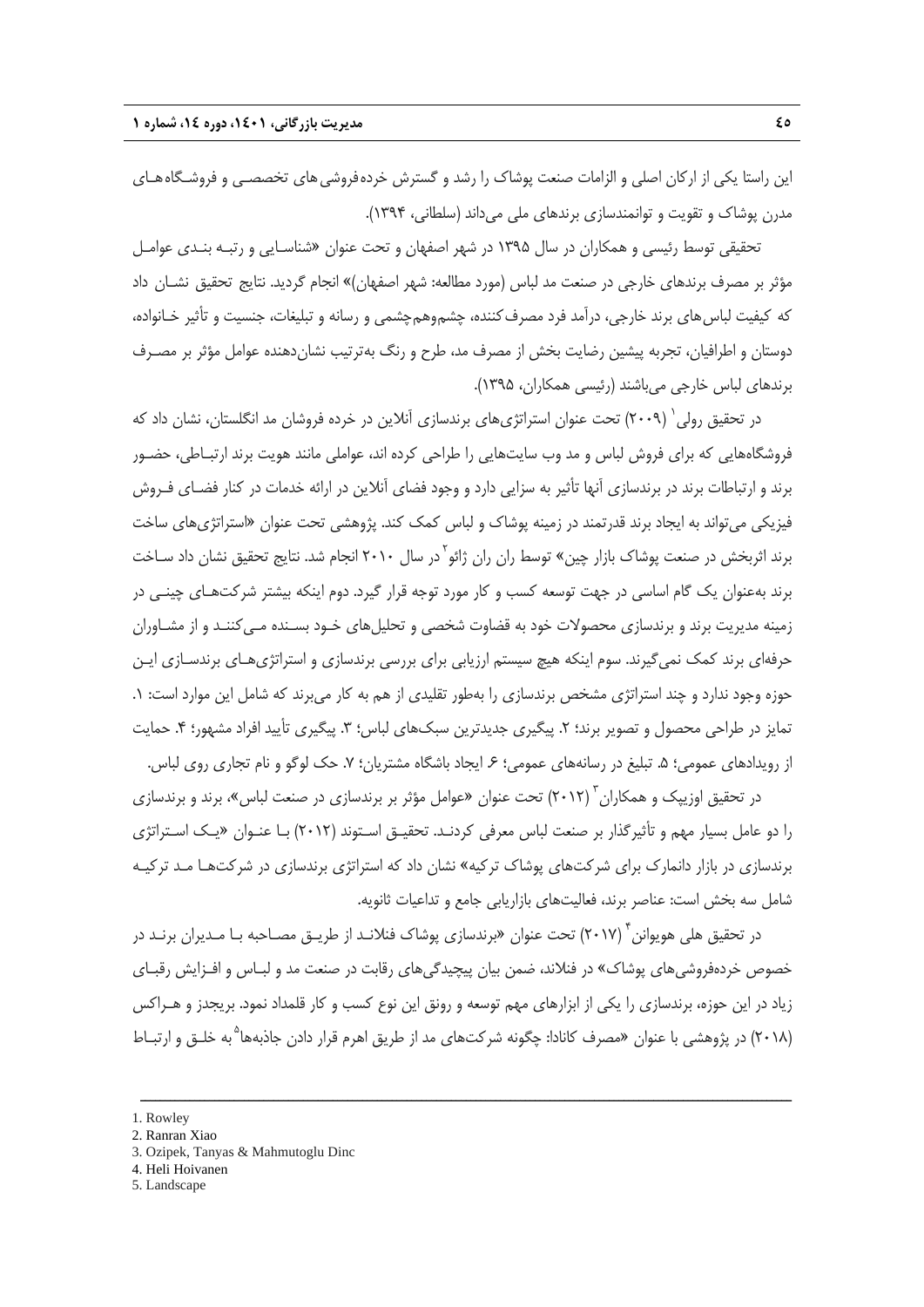هويتهاي برند، تمايز و ارزش برند اقدام ميكنند» نشان دادند كه جاذبههاي گردشگري كانادا نقش مهمي در اسـتراتژي برندسازي و ارائه ارزش شركتهاي حوزه مد اين كشور دارند (بريجز `، ٢٠١٨).

علاوه بر تحقيقات فوق، تحقيقات ديگري نيز در داخل و خارج كشور انجام شده است كه هر كـدام بـه نحـوي بـه بررسي اهميت برند، عوامل مؤثر بر انتخاب برندهاي لباس خارجي، عاوملي كه باعث تقويت برندهاي مد لباس ميشـود، عوامل تقويتكننده ارزش ويژه برند و ... پرداختهاند اما تحقيقات داخلي و خارجي در خصوص مراحل و فرايند برندسـازي در صنعت مد لباس وجود نداشت.

## **روششناسي پژوهش**

هدف پژوهش حاضر، ارائه مدل برندسازي مد لباس در كشـور مـيباشـد. ايـن پـژوهش از نظـر هـدف كـاربردي اسـت. استراتژي به كاربرده شده در پژوهش حاضر «نظريه دادهبنياد چندگانه» مـيباشـد كـه يكـي از نقـاط بـارز تمـايز آن بـا استراتژي داده بنياد، تأكيد بر ضرورت تركيب رويكرد قياسي و استقرايي در فرايند توسعه نظريه ميباشد. استراتژي نظريه دادهبنياد چندگانه متضمن تركيب صحهگذاري نظري و صحهگذاري تجربي و صحهگذاري دروني در فرايند توسعه نظريه ميباشد. در نظريهدادهبنياد چندگانه، نظريه دادهبنياد سهم زيادي دارد و اين روش نوعي روش توسعه يافته يا اصلاح شده نظريه دادهبنياد است.

جامعه آماري پژوهش، كارشناسان و متخصصان برندسازي مد لباس در تهـران بـوده اسـت. روش نمونـهگيـري در تحقيق حاضر قضاوتي است. دو شرط دانش و تجربه برندسازي در حوزه مد لباس جهت انتخاب نمونه مد نظر قرار گرفته است. نمونهگيري تا جايي ادامه پيدا ميكند كه محققان به اشباع نظـري برسـند. در پـژوهش حاضـر محققـان از طريـق مصاحبه با 14 خبره و كارشناس در حوزه برندسازي مد لباس به اشباع نظري در موضوع مراحل و جزئيات برندسازي مـد لباس رسيدند و نتايج مصاحبههاي آنها از طريق نرم افزار مكس كيـودا<sup>٢</sup> تحليـل و بررسـي شـدهانـد. ٧۴۴ كـد از تحليـل مصاحبهها استخراج شده است كه جزئيات آن در قسمت يافتههاي پژوهش ارائه خواهند شد.

براي بررسي اعتبار مدل علاوه بر بررسي ادبيات و تئوريهـاي تحقيـق از مصـاحبه بـا كارشناسـان و متخصصـان برندسازي مد لباس نيز استفاده شده است. بعد از انجام مصاحبهها و استخراج مدل برندسازي مد لباس، مدل مذكور جهت تأييد براي مصاحبهشوندهها ارسال شد. تركيب صحهگذاري نظري و صحهگذاري تجربي و صحهگذاري دروني در فراينـد توسعه نظريه نيز ابزارهاي ديگري جهت بررسي اعتبار مدل ارائه شده است.

پروتكل مصاحبه علاوه بر سؤالهايي كه در ادامه آورده شده است، مشتمل بر خلاصهاي از پژوهش نيز بوده اسـت تا از اين طريق اطلاعات اوليه پژوهش به مصاحبهشونده ارائه و مشاركت ايشان جلب گردد:

- .1 برندسازي چيست و چگونه بايد انجام شود؟
- .2 برندسازي حوزه مد لباس به چه صورت انجام ميگيرد؟

<sup>2.</sup> MAXQDA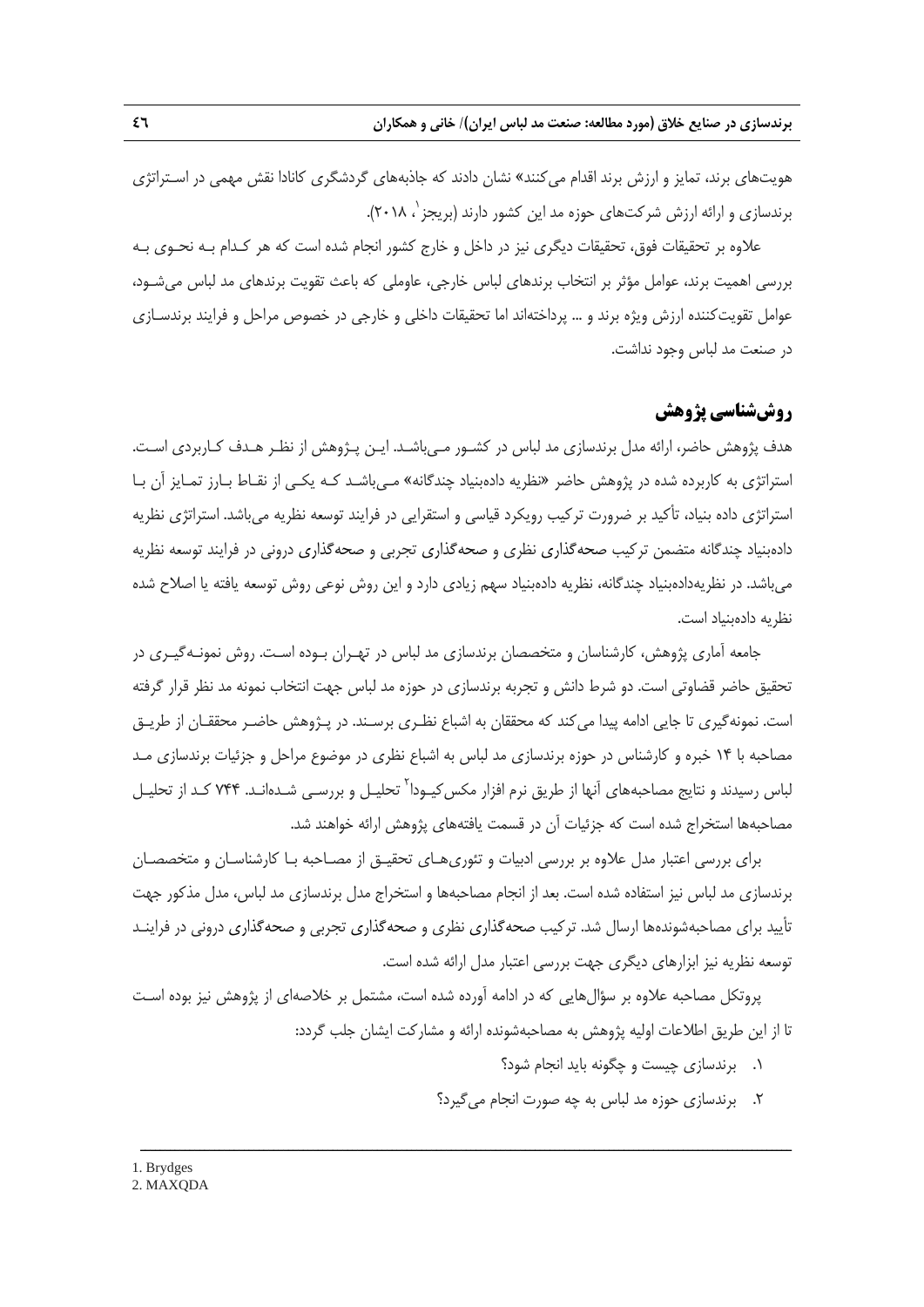- .3 برندسازي حوزه مد لباس داراي چه مراحلي است؟
- .4 برندسازي حوزه مد لباس داراي چه الزاماتي در هر مرحله ميباشد؟

همان گونه كه پيشتر ذكر شد، ايده محوري MGT تركيب صحهگـذاري (گرانـدينگ)نظـري و تجربـي در فراينـد تكوين نظريه ميباشد. بر اين اساس محقق تلاش نمود تا حدي كه منجر به جهتدهي به افكار مصـاحبهشـونده نشـود، جريان مصاحبه را از طريق طرح سؤالهايي بـر مبنـاي يافتـههـاي نظـري حاصـل از مـرور پيشـينه و همچنـين نتـايج مصاحبههاي قبلي، هدايت نمايد. بعضي از سؤالهايي كه محقق حين مصاحبه از مصاحبه شوندگان طرح نموده اسـت در ادامه ذكر شده است:

- .1 برندسازي صنعت مد لباس چه تفاوتي با ساير صنايع دارد؟
- .2 برندسازي در صنايع فرهنگي به چه صورت انجام ميگيرد؟
	- .3 چه نكاتي را بايد در برندسازي مد لباس مد نظر قرار داد؟
- در جدول زير كارشناسان و خبرگاني كه تجربه و دانش لازم را در برندسازي مد لباس داشتهاند معرفي شدهاند.

| تجربه                                                                                                                     | تحصيلات                                           | مصاحبه شوندهها        |
|---------------------------------------------------------------------------------------------------------------------------|---------------------------------------------------|-----------------------|
| ۱۸ سال سابقه مشاوری در زمینه مد و لباس و مدیر مسـئول آکـادمی مـد<br>مهرازى                                                | كارشناس ارشد MBA                                  | ١. أيدين جواني        |
| نویسنده کتاب استراتژی لوکس گرایی و ۲۰ سال مشاور و مدرس لاکچری<br>و مد                                                     | كارشناسى ارشد MBA                                 | ٢. امير حسين سرفرازين |
| ۱۷ سال سابقه برندسازی در صنعت مد و لباس                                                                                   | دارای مدرک MBA و DBA<br>برندسازي و مديريت مد      | ۳. سهراب رحيمي        |
| مدرس و مربی تخصصی و عضو هیئت علمی آکادمی برند ایران                                                                       | دارای مدرک MBA و DBA                              | ۴. امید ملائکه        |
| ۱۰ سال سابقه تولید لباس زنانه و مزون در شیراز                                                                             | دارای مدرک MBA و دوورههای<br>مدیریت مد و برندسازی | ۵. ندا رئوف           |
| بیش از ۱۷ سال سابقه مشاوره در حوزه برندسازی و تبلیغات مد لباس                                                             | MBA و دوره تخصصی برند و<br>بازاريابى              | ۶. شیوا شمشیردار      |
| دبیر کارگروه پوشاک اتحادیه تعاونیهای بانوان استان خراسان رضوی، ۱۵<br>سال مشاور برندینگ و تبلیغات حوزه مد لباس و استایلیست | کارشناسی ارشد مدیریت کسب و<br>كار                 | ٧. فاطمه سادات معاون  |
| ۱۰ سال سابقه برندسازی دیجیتال در زمینه مد و لباس                                                                          | کارشناس ارشد مدیریت و<br>كارشناسي نرم افزار       | ۸ علیرضا امیری فلاح   |
| ۲۳ سال سابقه در حوزه برندسازی و تبلیغات مد لباس                                                                           | دكترى مديريت بازرگاني                             | ۹. فرزاد مقدم         |
| عضو بنیاد مد و لباس و۱۰ سال سابقه صادرات و و واردات در حوزه لباس                                                          | كارشناس مديريت بازرگاني                           | ۱۰. بهزاد راد اصل     |
| ۲۰ سال سابقه مشاور در حـوزه برندسـازی مـد لبـاس و مؤسـس آکـادمی<br>توسعه طلايي                                            | كارشناس ارشد مديريت بازاريابي                     | ۰۱۱ کیانوش سیاح       |
| ۱۵ سال سابقه مشاوره و برندسازی حوزه لباس                                                                                  | دكترى مديريت بازرگاني                             | ۱۲. دکتر محمد اسدی    |
| ۲۰ سال سابقه برندسازی و مدیرعانل برند زاگروتی                                                                             | كارشناس ارشد مديريت                               | ۱۳. عباسی             |
| ١١ سال سابقه برندسازى و تبليغات                                                                                           | كارشناس ارشد مديريت بازاريابي                     | ۱۴. یوسف فراهانی      |

**جدول .2 افراد مصاحبهشونده با تحصيلات و تجربه مربوطه**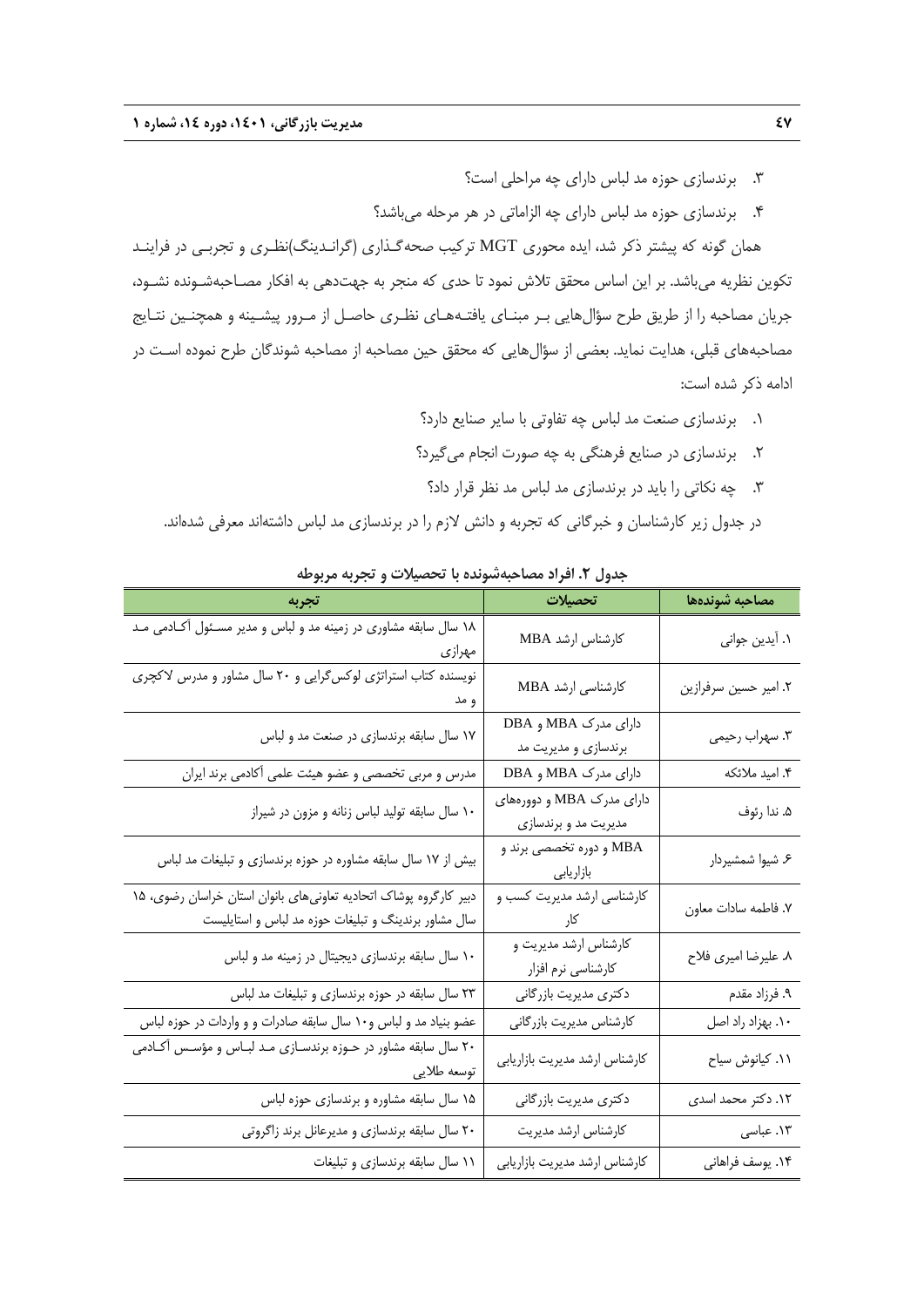# **يافتههاي پژوهش**

با تحليل كدهاي مصاحبه با 14 كارشناس و متخصص حوزه برندسازي مد لباس حدود 744 كد، 256 مفهوم، 10 مقوله و در نهايت سه مرحله كلان در برندسازي مد لباس استخراج شد. محقق تحليلها را به صورت مرحلهاي و پشت سـر هـم ْرائه نموده است. برندسازی در محصولات مد لباس در سه مرحله کلی پیش برندسـازی <sup>۱</sup>، برندسـازی ۲ و پـس برندسـازی ۳ است كه خود به ۸ مرحله اصلي را دربرمي گيرد: ۱. الزامات برندسازي؛ ۲. فرصتهاي برندسازي مد لباس؛ ۳. چالشهـاي برندسازي مد لباس؛ ۴. هويت برند؛ ۵. جايگاهيـابي برنـد؛ ۶. ابزارهـاي بازاريـابي؛ ۷. ارزيـابي برنـد و ۸. رشـد، توسـعه و جايگاهيابي مجدد برند. جزئيات هر مرحله و كدها و مفاهيم آنها در ادامه بيان شده است.

## **گام اول: پيشبرندسازي (چالشها، الزامات و فرصتهاي برندسازي)**

| مفاهيم سطح ٢                                                                                  | مفاهيم سطح ١ | مقولهها  |
|-----------------------------------------------------------------------------------------------|--------------|----------|
| نیاز به سرمایه زیاد جهت برندسازی                                                              |              |          |
| سطح درأمد ضعیف مردم و عدم توجه به برندهای مشهور                                               | اقتصادى      |          |
| نبود سبک زندگی مرتبط با مد در کشور                                                            |              |          |
| نبود تکنولوژی ارزیابی پارچه وارداتی به کشور                                                   |              |          |
| نبود تکنولوژیهای تولید لباس در کشور (دستگاههای تولید لباس که دقت بالایی دارند به خاطر تحریمها | تكنولوژى     |          |
| و هزينه سنگين خريد و و واردات آن به واسطه نرخ بالاي ارز تقريباً غيرممكن است).                 |              |          |
| مواد اولیه یکسان تولید و نبود تمایز در محصولات                                                |              |          |
| توليدكنندگان فيك                                                                              |              |          |
| سواد ناكافي در زمينه توليد                                                                    |              | ېدانش ها |
| نبود منابع انسانی متخصص در تولید                                                              |              |          |
| نقش صنعت نساجي در توليد لباس                                                                  |              |          |
| جدايي توليد و عرضه                                                                            | توليد        |          |
| هارمونی در تولید لباس                                                                         |              |          |
| بي اطلاعي از قوانين توليد                                                                     |              |          |
| افزایش هزینههای تولید به خاطر نبود متخصص                                                      |              |          |
| نبود مواد اولیه تولید لباس در کشور                                                            |              |          |
| شرایط سخت تولید در کشور                                                                       |              |          |

ــــــــــــــــــــــــــــــــــــــــــــــــــــــــــــــــــــــــــــــــــــــــــــــــــــــــــــــــــــــــــــــــــــ

**جدول.3 مقوله، مفاهيم و جزئيات مربوط به كدهاي بخش پيشبرندسازي (چالشها، الزامها و فرصتهاي برندسازي)** 

1. Pre-branding

2. Branding

3. Post-branding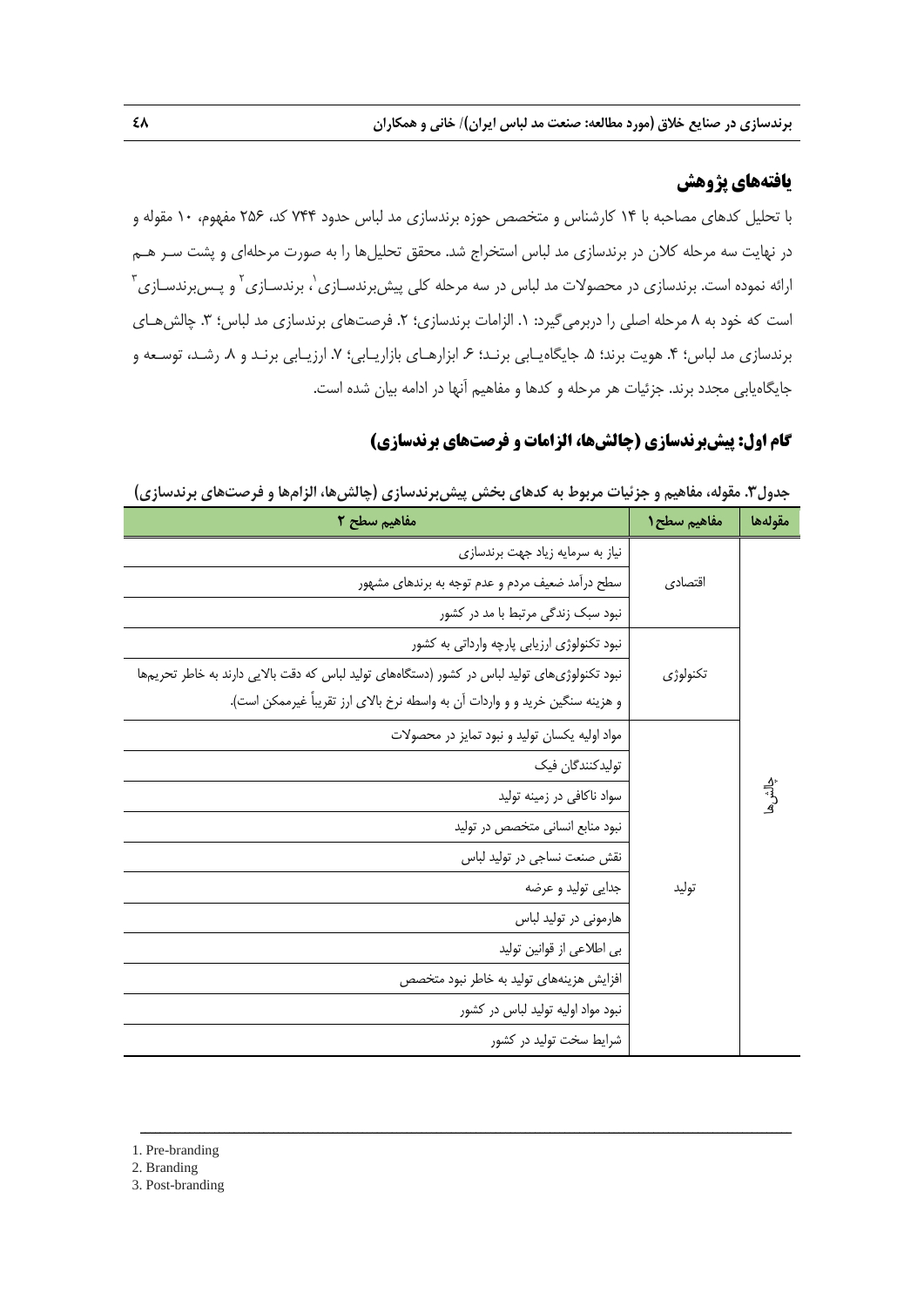| مفاهيم سطح ٢                                        | مفاهيم سطح ١                | مقولهها     |
|-----------------------------------------------------|-----------------------------|-------------|
| عدم تمایز محصولات مد لباس به خاطر شرایط کشور        |                             |             |
| مراسم مختلف عزاداری در کشور                         |                             |             |
| تزريق پول نفت به اقتصاد                             |                             |             |
| عدم وجود استايلهاى متنوع                            |                             |             |
| ممنوعيت مانكن و مدل                                 | سیاستگذاری و<br>قانون گذاري |             |
| عدم وجود بخش تحقیق و توسعه در برندسازی مد لباس کشور |                             |             |
| محدوديتهاى فرهنگى                                   |                             |             |
| مد جزء خطوط قرمز نظام ارزشي كشور                    |                             |             |
| قوانین و مقررات کشور در زمینه مد لباس               |                             |             |
| نبود ارگان مشخص فعال در زمينه تحقيقات، طرحها و      |                             |             |
| نقش تحریمها در برندسازی                             | سياسى                       |             |
| بی ثباتی در کشور                                    |                             |             |
| عدم وجود اينفلونسرها                                | ضعف در ترويجدهندگان         |             |
| واسطهگری زیاد در بازار لباس                         | ضعف در توزيع                |             |
| نبود سبک و هویت لباس ایرانی                         |                             |             |
| عدم تنوع زياد در طراحي                              |                             |             |
| نبود طراح قوی در کشور                               | طراحى                       |             |
| تقليد طراحي                                         |                             | ېدلننې<br>ه |
| عدم وجود سواد طراحی در ایران                        |                             |             |
| روشهای مختلف برندسازی در ایران و سردرگمی            |                             |             |
| نزول جایگاه برندسازی لباس تا حد گرافیک              |                             |             |
| سواد ناکافی در زمینه مد                             |                             |             |
| سواد ناکافی در زمینه برندسازی                       |                             |             |
| بی توجهی به مصرف گرایی در کشور                      | مصرف كننده                  |             |
| بی توجهی مصرف کننده ایرانی به ترندهای مد لباس       |                             |             |
| نبود برندهای قدرتمند و مشهور داخلی                  |                             |             |
| فعال نبودن مباحث بازاریابی در برندسازی مد لباس      |                             |             |
| کند بودن سرعت برندسازی در کشور                      |                             |             |
| جایگاهسازی جدید و خام در ایران                      | وضعیت برندسازی در           |             |
| ضعف در برندسازي مد لباس به واسطه جديد بودن          | کشور نسبت به سایر           |             |
| تفاوت مباحث مد در ایران و جهان                      | كشورها                      |             |
| ضعف و نبود مد لباس لوکس در کشور                     |                             |             |
| سابقه طولانی کشورها در برندسازی مد لباس             |                             |             |
| صنعت قوی مد در کشورهای جهان                         |                             |             |

**ادامه جدول3**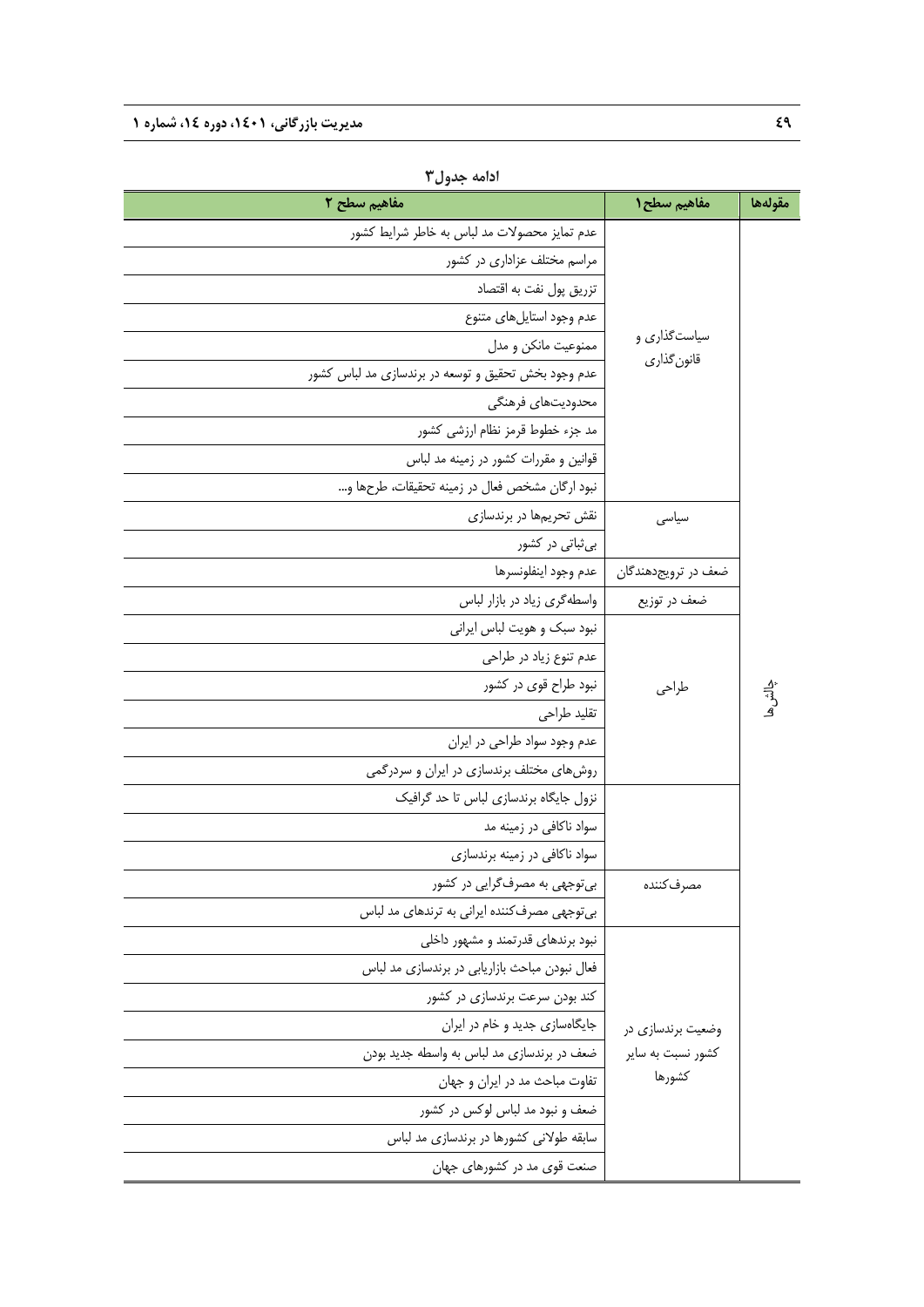## **ادامه جدول 3**

| الزامات                                                                      |
|------------------------------------------------------------------------------|
| رقيب گرايي                                                                   |
| مشتری گرایی                                                                  |
| محصول گرايي                                                                  |
| لزوم توجه به صنعت مد لباس در کشور توسط کارآفرینان و سرمایهگذاران             |
| لزوم توجه به تحقیقات بازاریابی در برندسازی                                   |
| لزوم برندسازی در تولیدات وسیع                                                |
| بهبود هويت ملي                                                               |
| نگاه ۳۶۰ درجه در برندسازی                                                    |
| عوامل PESTEL شامل عوامل سياسي، اقتصادي، اجتماعي، تكنولوژيكي، طبيعي و قانوني. |

توجه بر ترندها

حمايتهاي دولت

**فرصتها** 

فرصت جديد به وجود آمده به خاطر ارز (با توجه به قيمت بالاي لباس توليدكنندگان خارجي به واسطه افزايش نرخ ارز و تعطيلي فروشگاهها و نمايندگيها آنها در داخل كشور فرصت خوبي براي توليدكنندگان داخلي محسوب ميشود).

توليد با هزينه كمتر نسبت به كشورهاي خارجي به خاطر ارزان بودن نيروي كار

طراحي در حال رشد

# **گام دوم: برندسازي (هويت برند و جايگاهيابي برند)**

**الف) هويت برند (هويتهاي استراتژيك، مفهومي، بصري، كلامي، حسي و هماهنگي بين انواع هويت)** 

| مفاهيم سطح ٢                                            | مفاهيم سطح ١     | زير مقوله        |  |
|---------------------------------------------------------|------------------|------------------|--|
| وعده برند                                               | هويت مياني برند  |                  |  |
| شخصيت برند                                              |                  |                  |  |
| كهن الكو (أركيتايپ برند)                                | هويت بيروني برند |                  |  |
| ارزش متمايز برند                                        |                  | هويت مفهومي برند |  |
| ارزشهای برند ارزشهای اجتماعی برند ـ خودپنداری           |                  |                  |  |
| ارزشهای برند ارزشهای اجتماعی برند(توجه به جنبه هنری مد) |                  |                  |  |
| ارزشهای برند ارزشهای کارکردی مد لباس در برندسازی        | هويت دروني برند  |                  |  |
| فرهنگ                                                   |                  |                  |  |
| ارزشهای برند ارزشهای غیرکارکردی مد                      |                  |                  |  |

**جدول.4 مقوله، مفاهيم و جزئيات مربوط به كدهاي بخش برندسازي؛ هويت برند**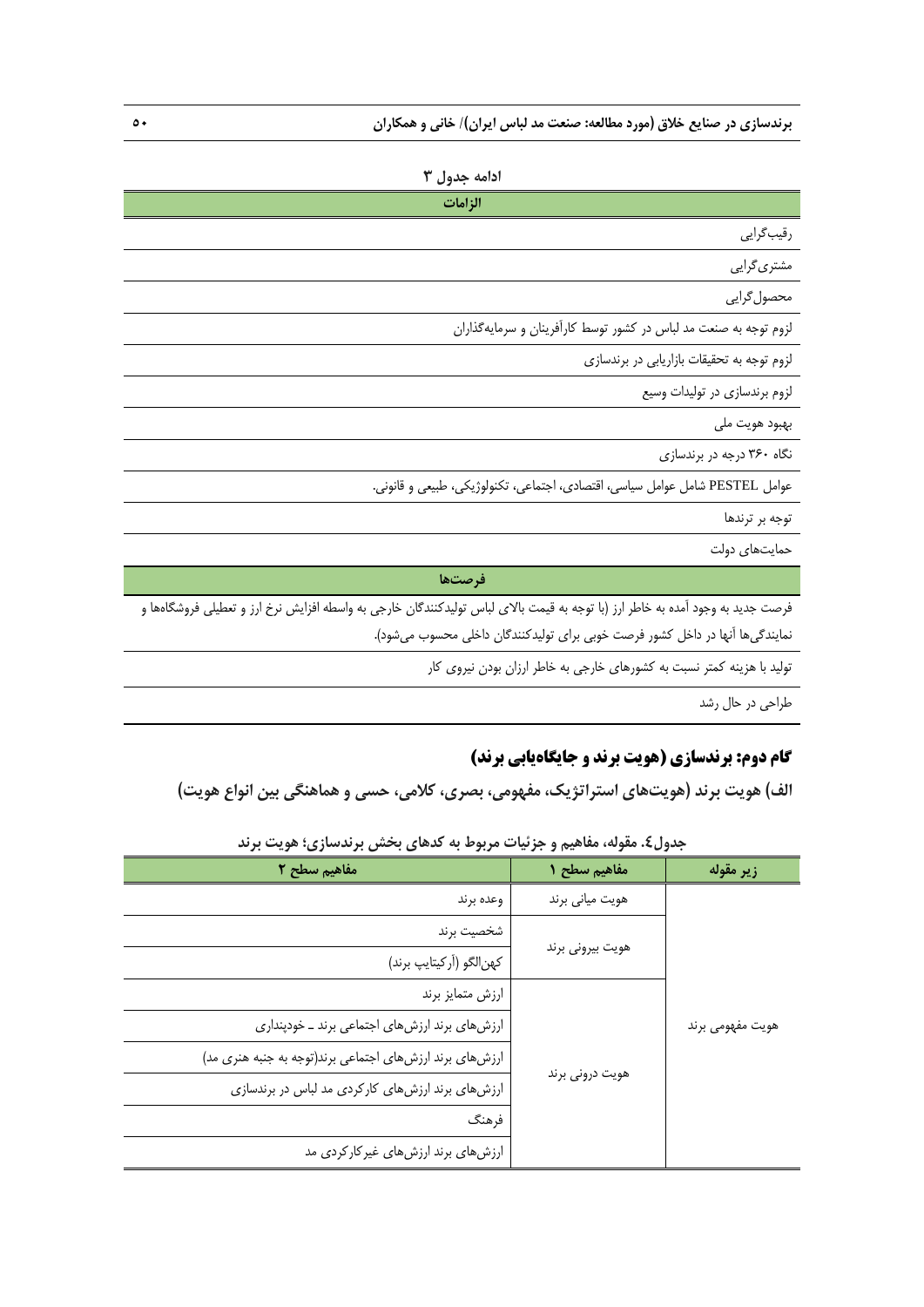| مفاهيم سطح ٢                                                        | مفاهيم سطح ١         | زير مقوله           |  |
|---------------------------------------------------------------------|----------------------|---------------------|--|
| ضعف در ارائه المانهای فرهنگی در لباس                                |                      |                     |  |
| ارزشهای برند ارزشهای اجتماعی برند(محتوی خلاق)                       |                      |                     |  |
| ارزشهای برند                                                        |                      |                     |  |
| ارزشهای برند ارزشهای اجتماعی برند (مد سبک زندگی است)                | هويت دروني برند      |                     |  |
| ارزشهای برند ارزشهای اجتماعی برند (مد هویت است)                     |                      | هويت مفهومي برند    |  |
| مأموريت برند                                                        |                      |                     |  |
| اهداف و چشم نداز برند                                               |                      |                     |  |
| ارزشهای برند ارزشهای اجتماعی برند (جایگاه اجتماعی مد)               |                      |                     |  |
| بی وجهی به بخش بندی بازار عدم وجود تقسیم بندی انواع مد لباس در کشور |                      |                     |  |
| <b>STP</b>                                                          |                      |                     |  |
| اهمیت بخش بندی بازار                                                |                      |                     |  |
| دغدغهها و نیازهای مشتریان                                           |                      | هویت استراتژیک برند |  |
| مقوله ارزشها و نیازهای مشتریان                                      |                      |                     |  |
| توجه به مفهوم استايلينگ                                             | مقوله بخش بندى بازار |                     |  |
| عدم توجه به بخشبندي بازار                                           |                      |                     |  |
| صنعت مد لباس انبوه در کشور                                          |                      |                     |  |
| تفاوت برندسازی مد لوکس و بازار انبوه                                |                      |                     |  |
| عدم وجود مد لوکس در کشور                                            |                      |                     |  |
| برندهای خرده فروشی همان بوتیک                                       |                      |                     |  |
| برچسبهای خصوصی همان مزون در ایران                                   |                      |                     |  |
| نوع حضور در بازار                                                   |                      |                     |  |
| استراتژي فروش                                                       |                      |                     |  |
| شكاف بازار از طريق جايگاهيابي                                       |                      |                     |  |
| فلسفه و چیستی برند                                                  |                      |                     |  |
| DNA برند                                                            |                      |                     |  |
| روح برند                                                            |                      |                     |  |
| موجوديت برند                                                        |                      |                     |  |
| داستان برند                                                         |                      |                     |  |
| سبد محصول                                                           |                      |                     |  |
| معمارى محصول                                                        |                      |                     |  |

**ادامة جدول 4**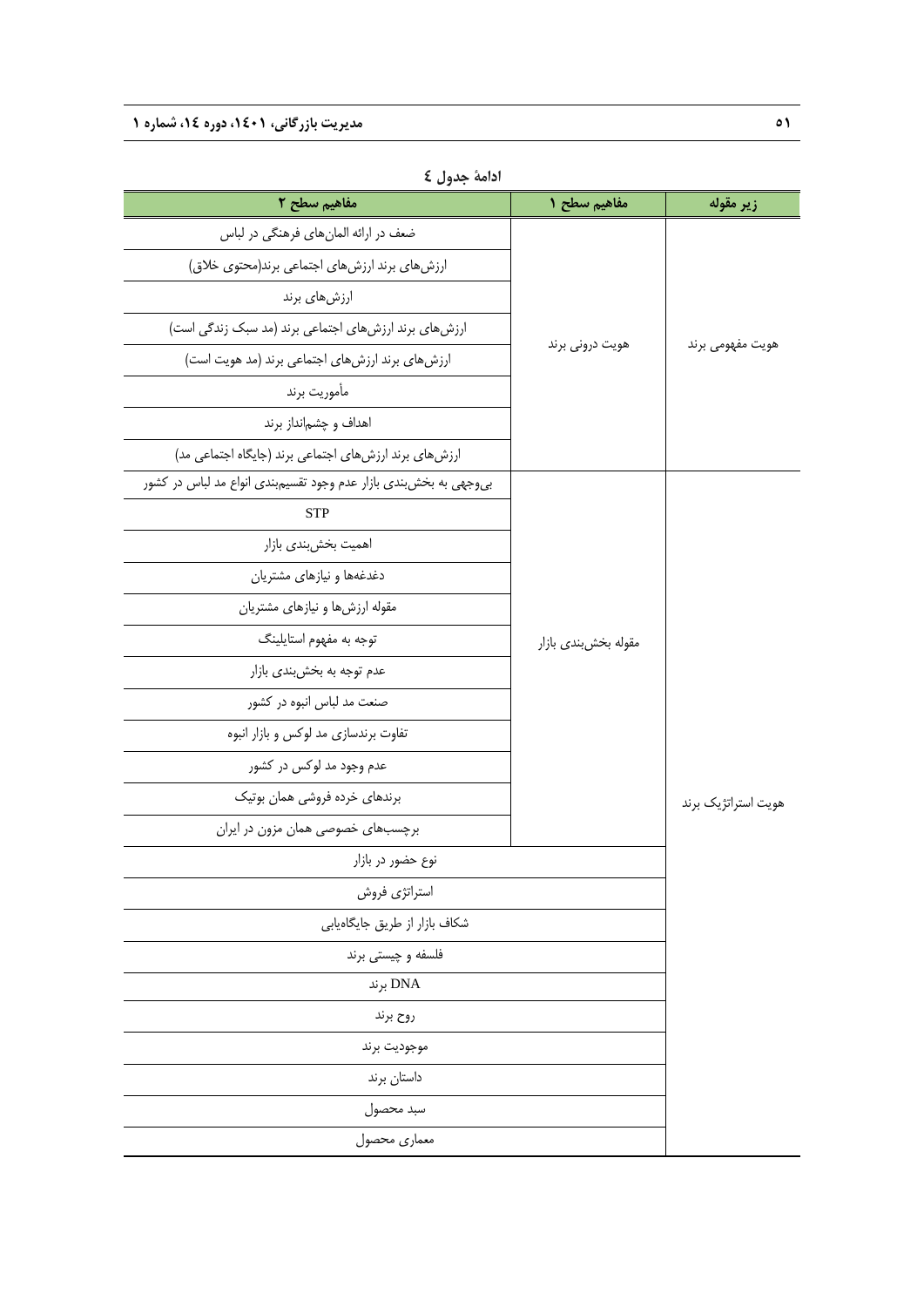| مفاهيم سطح ٢                     | مفاهيم سطح ١    | زير مقوله  |
|----------------------------------|-----------------|------------|
| هويت برند و جنس پارچه            |                 |            |
| اهميت هويت برند                  |                 |            |
| عناصر (تداعيات) برند             |                 |            |
| پیکر یا نمای فیزیکی              |                 | هويت مشهود |
| روان شناسي رنگها                 |                 |            |
| شعار برند                        | هويت بصرى برند  |            |
| رنگ لوگو                         |                 |            |
| لوگوتايپ                         |                 |            |
| لوگو                             |                 |            |
| نام برند                         |                 |            |
| نوع لحن                          | هويت كلامي برند |            |
| تناسب لحن با برند                |                 |            |
| هويت رفتاري                      |                 |            |
| توجه به بازاریابی حسی            | هويت حسى        |            |
| تطبیق هویت صاحب برند و مشتریان   |                 |            |
| انسجام بين انواع ابزار هويت برند | اهميت هويت برند |            |

**ادامة جدول 4** 

**ب) جايگاهيابي برند** 

**جدول .5 مقوله، مفاهيم و جزئيات مربوط به كدهاي بخش برندسازي؛ جايگاهيابي برند** 

| مفاهيم                                          | مقوله            |
|-------------------------------------------------|------------------|
| جایگاهیابی بر اساس طراحی                        |                  |
| جایگاهیابی بر اساس هویت                         |                  |
| جایگاهیابی بر اساس کیفیت محصول                  | مقوله جايگاهيابي |
| جایگاهیابی بر اساس ارزشهای کارکردی و غیرکارکردی |                  |
| جایگاهیابی بر اساس توزیع                        |                  |
| جایگاهیابی بر اساس قیمت                         |                  |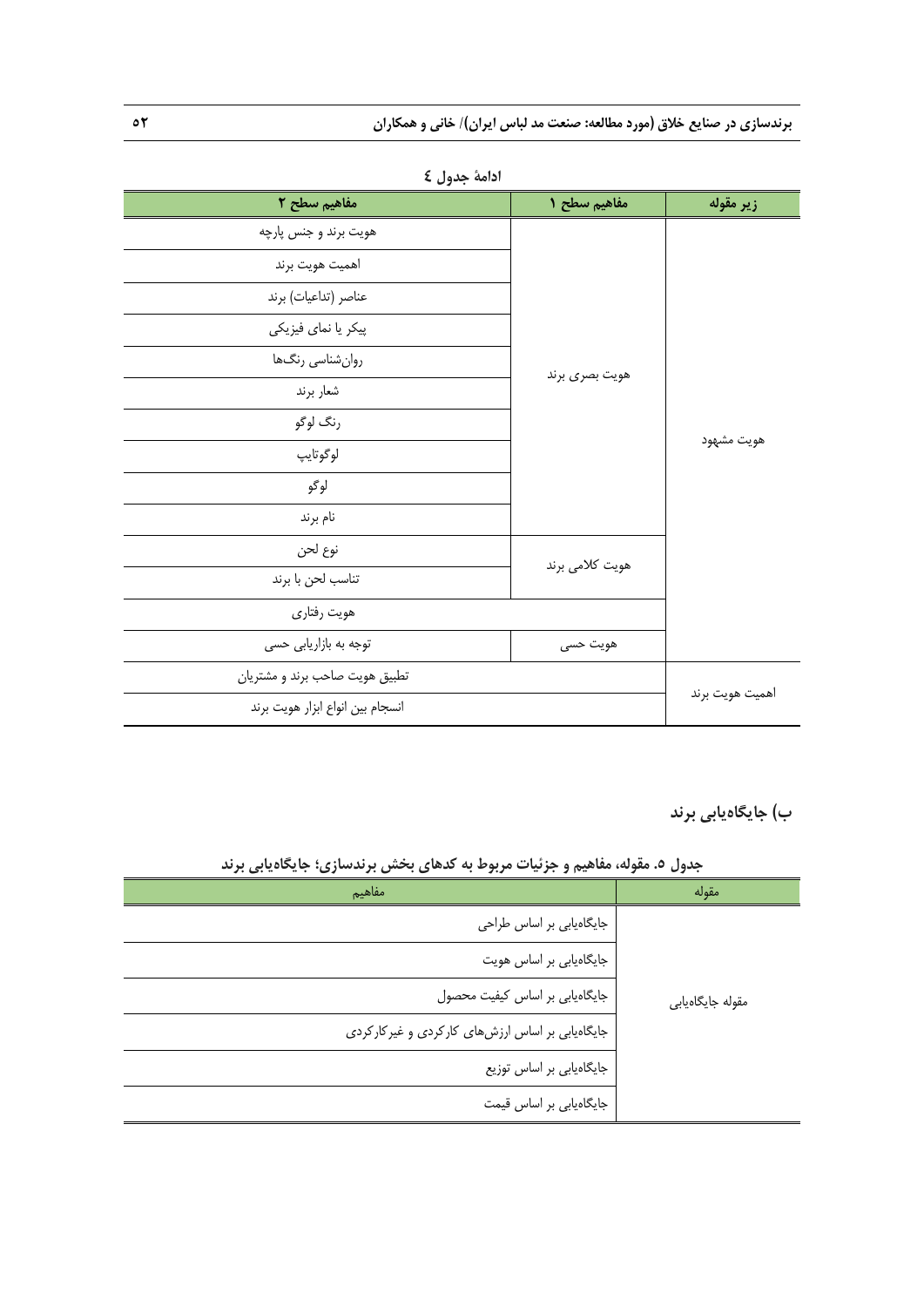# **گام سوم) پسبرندسازي**

**الف) ابزارهاي بازاريابي** 

| مفاهيم سطح٣                                              | مفاهیم سطح ۲                 | مفاهيم سطح ١     | مقوله              |
|----------------------------------------------------------|------------------------------|------------------|--------------------|
| فعالیتهای حامیگری(اسپانسرشیپ)                            |                              |                  |                    |
| عدم وجود رويدادهاى مد لباس                               | رويدادها                     |                  |                    |
| عدم حضور تولیدکنندگان داخلی در نمایشگاههای مد بین المللی |                              |                  |                    |
| عدم برنامهریزی درست در برگزاری نمایشگاه بینالمللی        |                              |                  |                    |
| حضور در شبکههای اجتماعی                                  | بازاریابی و برندسازی دیجیتال |                  |                    |
|                                                          | برندسازی مشترک               |                  |                    |
| اهمیت کاتالوگ                                            |                              |                  |                    |
| جايگزيني محصول                                           |                              |                  |                    |
| عدم ارائه سبک مد لباس توسط سیاسیون                       |                              |                  |                    |
| سلبريتىها                                                | تبليغات                      |                  |                    |
| اينفلونسرها                                              |                              |                  |                    |
| فشن بلاگرها                                              |                              |                  |                    |
| <b>WOM</b>                                               |                              |                  |                    |
| فروش أنلاين                                              |                              |                  |                    |
| تولید محتوای حرفهای                                      |                              |                  |                    |
| ويدئو ماركتينگ                                           | بازاریابی و برندسازی دیجیتال |                  |                    |
| وبسايت                                                   |                              |                  | ابزارهای بازاریابے |
| اپلیکیشن                                                 |                              |                  |                    |
| گوگل مپ                                                  |                              |                  |                    |
| نقاط تماس (touch points)                                 |                              |                  |                    |
| بازاريابي مستقيم                                         |                              |                  |                    |
| روابط عمومى                                              |                              |                  |                    |
| قیمتگذاری در برندسازی                                    |                              | قيمتگذاري        |                    |
| قيمتگذاري                                                |                              |                  |                    |
| خدمات شخصیٍسازی شده                                      | خدمات مشترى                  | مديريت ارتباط با |                    |
| تضمين خريد                                               |                              | مشترى            |                    |
| توزيع أنلاين                                             |                              |                  |                    |
| توزيع أفلاين                                             |                              |                  |                    |
| ارتباط با مشترى فروشگاه                                  |                              | توزيع            |                    |
| طراحي فروشگاه                                            | مديريت فروشگاه               |                  |                    |
| فروشگاه داری<br>ويترين                                   |                              |                  |                    |
|                                                          |                              |                  |                    |
| برخورد فروشندگان                                         |                              |                  |                    |
| برند شخصی                                                |                              |                  |                    |
| توجه به مسئولیت اجتماعی در تولید لباس                    |                              |                  |                    |

**جدول .6 مقوله، مفاهيم و جزئيات مربوط به كدهاي بخش پس برندسازي؛ ابزارهاي بازاريابي**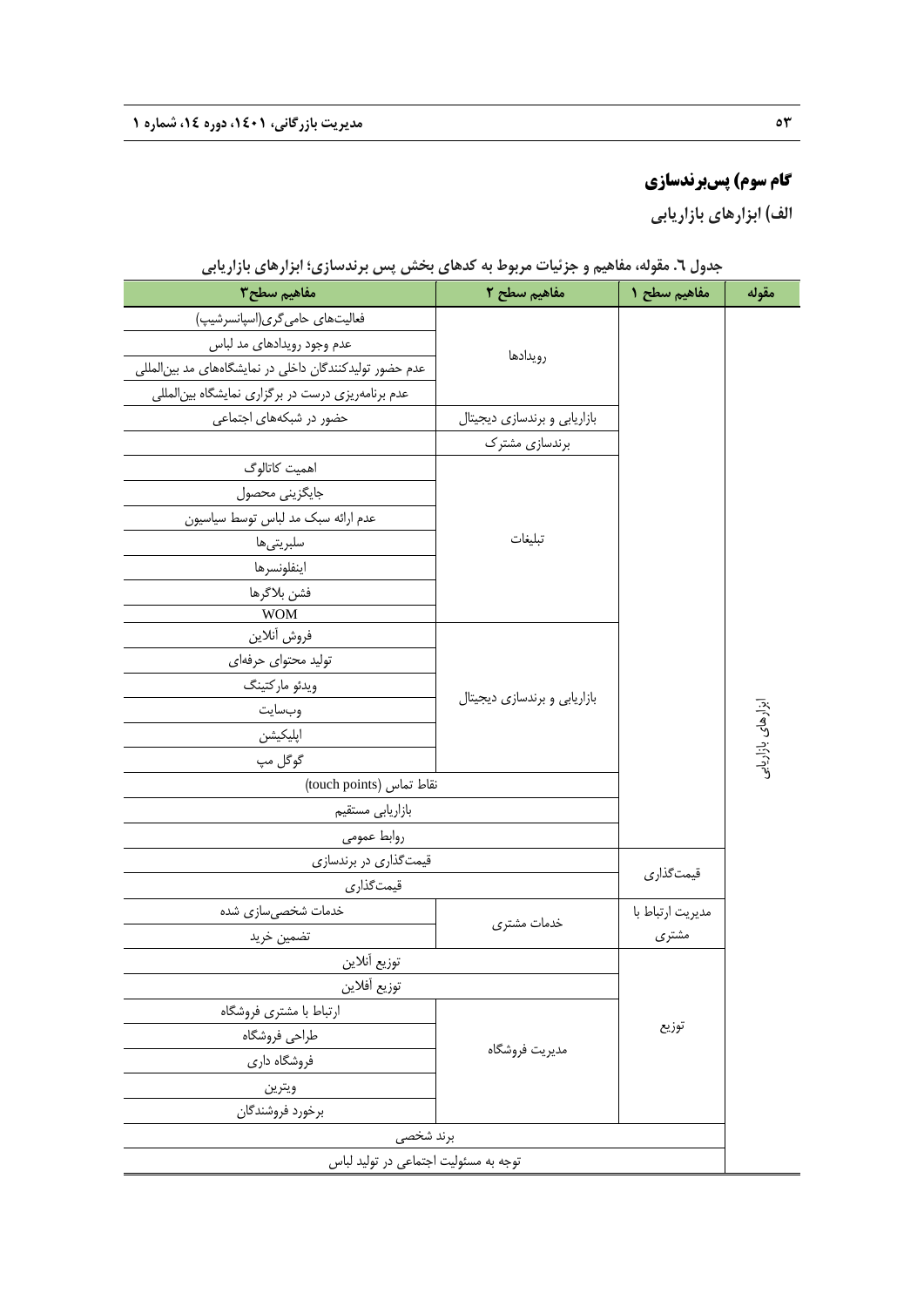**ب). ارزيابي برند** 

| <b></b><br>$\cdot$ $\bullet$<br>$\cdot$ $\cdot$ $\cdot$ $\cdot$<br>$+$ <i>1</i> $+$ <i>1</i> $+$ $+$<br>$\epsilon$<br>مفاهيم | مقوله        |
|------------------------------------------------------------------------------------------------------------------------------|--------------|
| مقوله وفاداری به برند ـ از طریق توجه به مسئولیت اجتماعی                                                                      |              |
| مقوله وفاداري به برند                                                                                                        |              |
| آگاهی از برند                                                                                                                |              |
| تجربه مشترى                                                                                                                  |              |
| اعتماد سازى برند                                                                                                             |              |
| تصوير برند                                                                                                                   | ارزيابي برند |
| ارتباط برند                                                                                                                  |              |
| نفوذ در ذهن و قلب مشترى                                                                                                      |              |
| شهرت خوب و بد در برندسازی                                                                                                    |              |
| مقوله وفاداري به برند                                                                                                        |              |

**جدول .7 مقوله، مفاهيم و جزئيات مربوط به كدهاي بخش پس برندسازي؛ ارزيابي برند** 

## **ج) رشد و جايگاهيابي برند**

**جدول .8 مقوله، مفاهيم و جزئيات مربوط به كدهاي بخش پس برندسازي؛ رشد و جايگاهيابي برند** 

| مفاهيم سطح ٢                                   | مفاهيم سطح 1            | مقوله                 |
|------------------------------------------------|-------------------------|-----------------------|
| صادرات مد لباس                                 |                         |                       |
| ممنوعيت وارداتي                                | صادرات و واردات         |                       |
| قاچاق و واردات بیش از حد                       |                         |                       |
| نیاز به هماهنگی بین گمرک و وزارت صمت در واردات |                         | رشد و جایگاهیابی مجدد |
|                                                | جایگاهیابی مجدد         |                       |
|                                                | لایسنسینگ و فرانچایزینگ |                       |

# **مدل مفهومي پژوهش**

پس از بررسي و تحليل مصاحبهها با افراد كارشناس و خبره حوزه برندسازي به جز توضيحات فـوق در خصـوص مراحـل مختلف برندسازي از آنها خواسته شد تا مراحل برندسازي را نيز بيان كنند كه در جدول زير به ارائه مراحـل هـر كـدام از خبرگان و كارشناسان پرداخته شده است.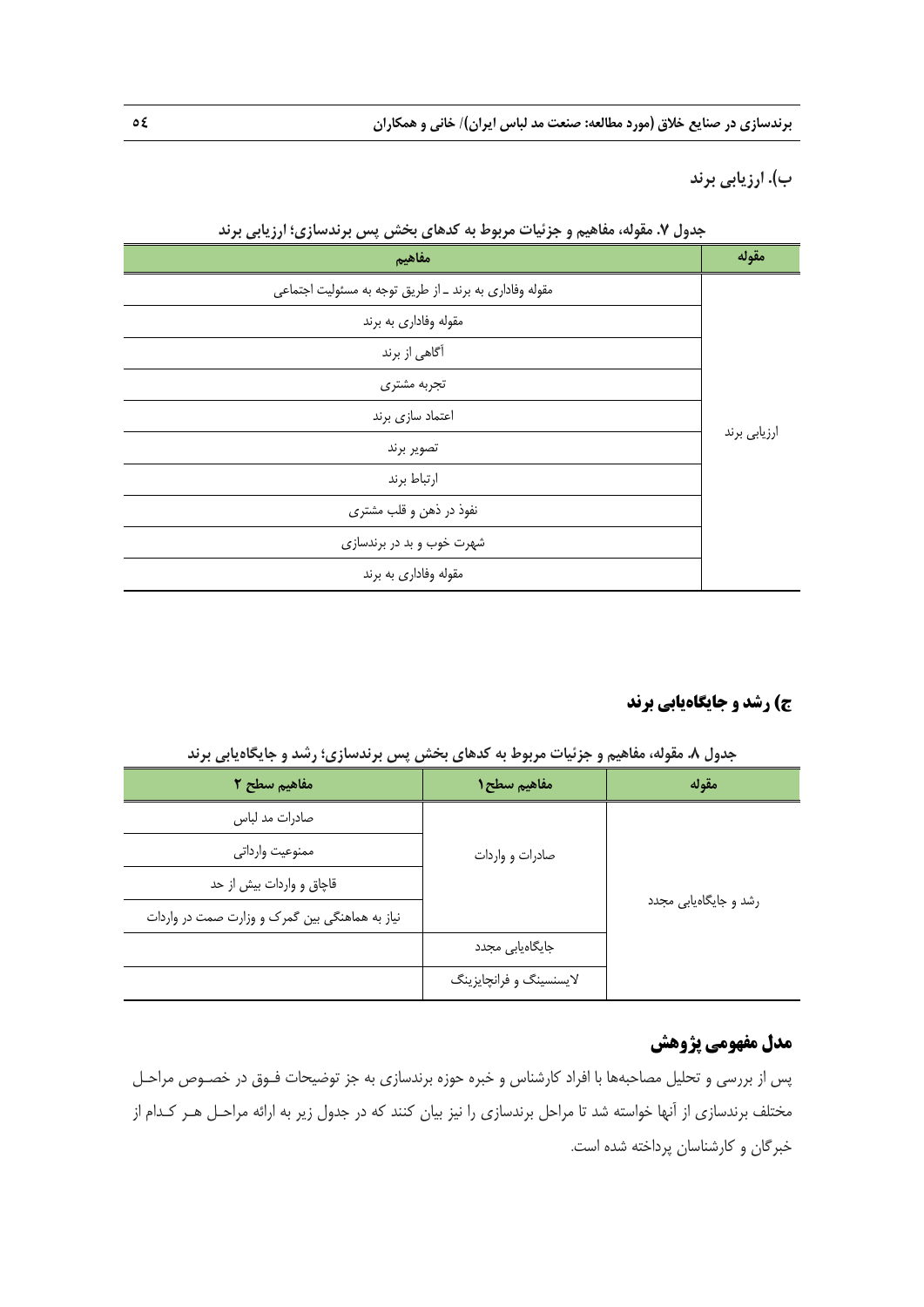|                                                        | مصاحبه شوندهما      | ينې<br>د                                                  | سرفرازين                   | رکنیمی                      | ملائكه                                             | رية.<br>و                                  | شمشيردار                                                | معاون                                     | امیری فلاح                            | مقدم                         | $\vec{a}$                  | ڐ                               | آپه                                               | ي<br>ول                     | و آه<br>آه                 |
|--------------------------------------------------------|---------------------|-----------------------------------------------------------|----------------------------|-----------------------------|----------------------------------------------------|--------------------------------------------|---------------------------------------------------------|-------------------------------------------|---------------------------------------|------------------------------|----------------------------|---------------------------------|---------------------------------------------------|-----------------------------|----------------------------|
|                                                        | مرحله ۱             | بسترسازى                                                  | هويت برند                  | بسترسازى                    | برندسازى<br>زيرساخت                                | برندسازى<br>استراتژی                       | چشم انداز برندو<br>أينده نگرى                           | تحليل بازار                               | استراتژی کسب و<br>⊼<br>⊲              | بررسى فلسفه و<br>مدل‰ی برند  | تحقيقات بازارياي           | تحقيقات<br>بازاريابى            | تحقيقات<br>بازاريابى                              | تحقيق و توسيه               | جايكاه بازارياس            |
|                                                        | مرحله ۲             | بالتن جايكاه مناسب                                        | بائتن جايكاه مناسب         | تحقيقات بازاريابي           | هويت استراتزيك                                     | تعيين جايگاه مناسب<br>در بازار             | تحقيقات بازاريايي و<br>جايگاه برند                      | جايگاه مناسب                              | استراتژی بازاریابی                    | تحقيقات بازاريابي            | سد محصول                   | جایگاه یابی در بازار            | بازاريابي(جايكاه يابي)<br>شكاف                    | شناخت جايكاد در بازار       | هويت برند                  |
|                                                        | موحله               | شأصو بوند                                                 | شاصر برند                  | ارزش های منتزی              | هويت بصرى                                          | (استراتزیک مفهومی و<br>هويت برند<br>كلامى) | هویت برند و انطاق با هویت<br>مشتربان                    | شحصيت برند                                | استراتژی یزندسازی<br>(هويت استراتزيک) | جايگاه مناسب                 | هويت برند                  | هويت برندالسراتژيک،<br>مفهومی و | هویت های مختلف برند                               | هويت برند                   | ابزارها و آمیخته بازاریابی |
| چندوں ، مر میں سنسلہ برمسروک از میں دھر حال و حار سندھ | سرحله کج            | (قيمت، نوزيع، ترفيع، محصول)<br>ارتباطات يكيارچه بازاريابى | ارتباطات يكيارچه بازاريامى | بخش بندى مشتريان            | هويت كلامى                                         | سرفی و لاسچ برند با نرویج و<br>IMC         | ارائه ابزارهای مختلف بلزاریاس<br>(قيمت گذاري، توزيع و ) | هويت هاى برند (آستر اتزيک،<br>مقهومی و  ) | هويت بصرى                             | هويت برند                    | جايكاه و شكاف بازار        | ارتباطات برند از الکوی SM       | جايگاه ينبى                                       | ابزارهای و آمیخته بازاریایی | بازخور مصرف كننده          |
|                                                        | موحله ٥             | برنامه های وفاداری                                        | أميخته بازاريابي           | هدف گیری                    | جايگاه يابى برند                                   | ارزيابى برند                               |                                                         | ترويج برندسازى                            | هويت كلامى                            | توىسمە محصول و<br>قيمت گذارى | شخصيت برند                 | أصيخته بازاريابى                | بازاريابى و أميخته<br>ابزارهای مختلف<br>بازاريابى |                             |                            |
|                                                        | مرحلدا              | روابط عمومى                                               | ارزيابى                    | هويت برتد                   | نظر گرفتن<br>معرفی و ترویج برند با در<br>سل (DARK) |                                            |                                                         | ابزارهاى مختلف بازاريابي                  | جابگاه يابي برند                      | ارتباطات يكيارچه بازاريابى   | تورويج و توسعه و بازاريايى | ادزيابى بزند                    | ارزيابي وصلاح                                     |                             |                            |
|                                                        | $y \triangleleft b$ | اعتمادسازى<br>تبليغات                                     |                            | وعده برند                   |                                                    |                                            |                                                         |                                           | بازاریاس وIMC<br>ابزارهای             | ترويج وتوزيع                 | پیگیری نتایج               |                                 |                                                   |                             |                            |
|                                                        | موحله               | پيگ بازخور                                                |                            | ابزارهای بازاریابی          |                                                    |                                            |                                                         |                                           | توجه به بازاریابی<br>ديجنال           | برنامه های<br>وفادارى        |                            |                                 |                                                   |                             |                            |
|                                                        | مرحله               |                                                           |                            | ارزیابی برندسازی و<br>اصلاح |                                                    |                                            |                                                         |                                           | ارزبابى و اصلاح                       | أرزياني                      |                            |                                 |                                                   |                             |                            |

حدول ۹. مراحل مختلف بر ندسازی از دیدگاه چپ گان و کا شناسان

#### **شماره 1 دوره ،14 55 مديريت بازرگاني، ،1401**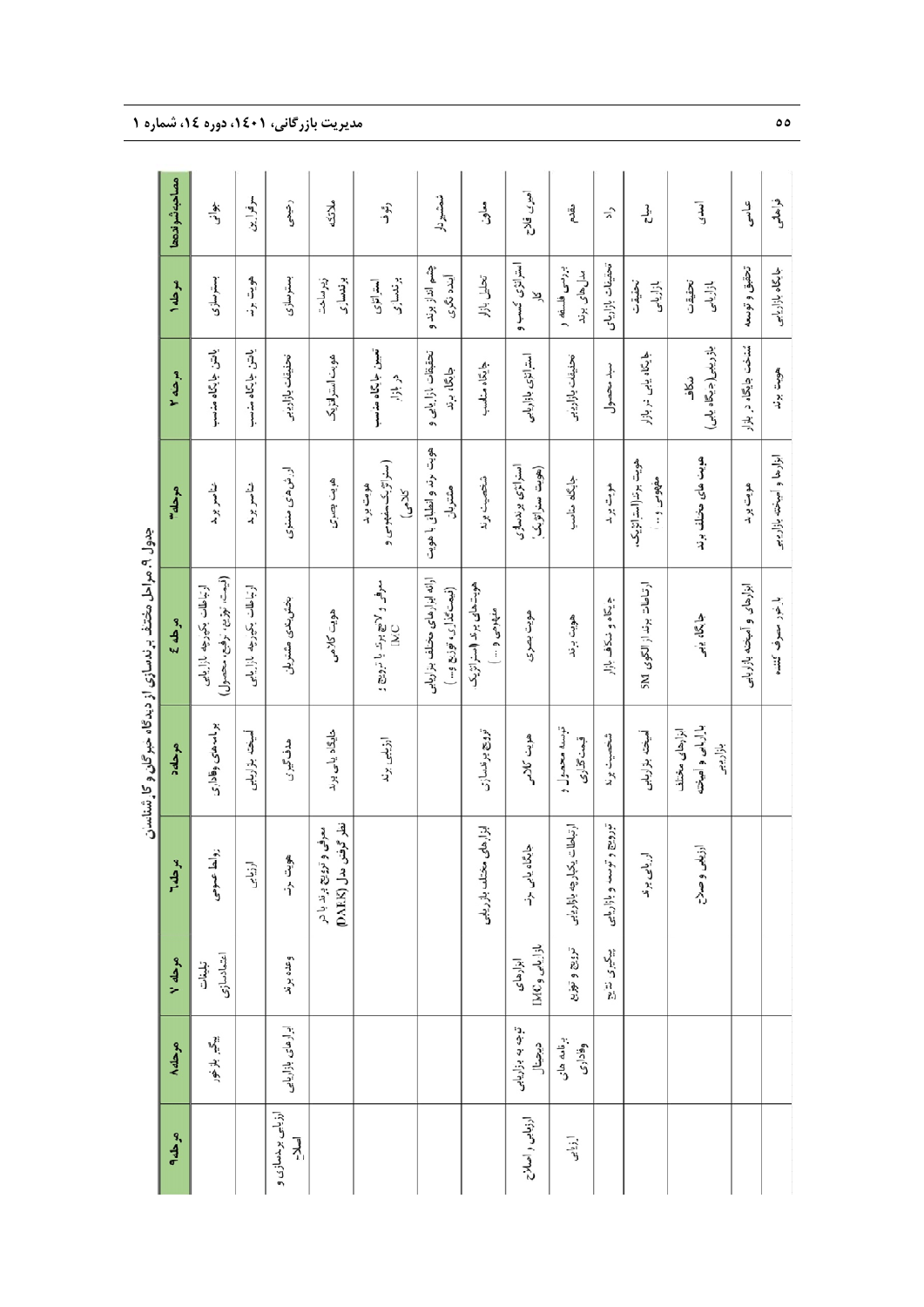در نهايت پس از بررسي نظرات خبرگان و تحليل آنها مدلي جهت برندسازي از نظرات و مصاحبههاي آنها استخراج گرديد و براي آنها ارسال گرديد و از آنها خواسته شد تا نظرات خود را در مورد مدل نهايي بيان كنند. بعد از تغييرات جزئي دو مدل نهايي زير استخراج گرديد. در مدل اول محقق ۸ مرحله برندسازي گفته شده توسط كارشناسان و خبرگــان را در سه مرحله کلی پیش برندسازی، برندسازی و پس برندسازی قرار داده که در زیر مشاهده مینمایید.



**س صنعت مد لباس ي هر مرحله در زيرمجموعههاي لي برندسازي و كل .1 مراحل كلي شك**

جزئيات هر مرحله و مفاهيم مربوط به هر مرحله با جزئيات در جداول قبلى مورد بررسى قـرار گرفـت. بــه جــز ســه مرحله اصلی پیش بدسازی، برندسازی و پس برندسازی میتوان مدل ۸ مرحله زیر را با توجه به جزئیات گسترده اَن که در جداول مختلف تحقيق مفاهيم، كدها و مقولههاى أن بررسى شد به صورت زير در نظر گرفت:



**عت مد لباس برندسازي صنع شكل.2 چرخه**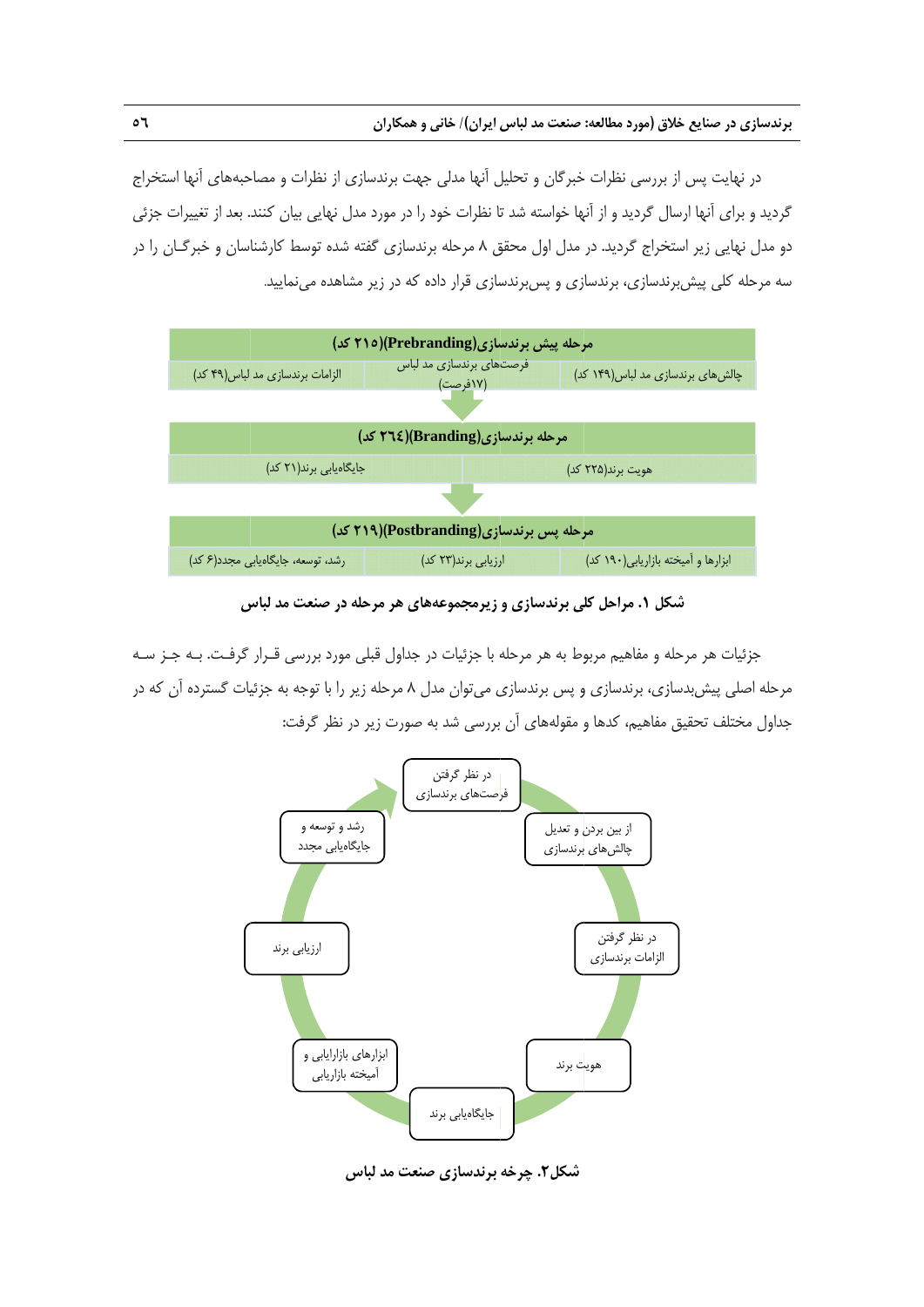## **بحث و نتيجهگيري**

صنايع خلاق مثل مد لباس مبتني بر خلاقيت و طراحي هستند. لذا طراح نقش بسيار مهمي در موجوديت و جـذابيت مـد لباس دارد و از طرفي در برندسازي آن دارد. از طرفي لباس نوعي محتواي فرهنگي با خود حمل ميكند كه اين محتواي فرهنگي در عصاره و ژنتيك برند لباس خود را نشان ميدهد. تحقيق حاضر بهدنبال پاسخ به اين سـؤالهـا بـود كـه آيـا برندسازي مد لباس با ساير صنايع متفاوت است؟ چه متغيرها و مراحلي در برندسازي آن نقش دارند و جزئيات اين فراينـد به چه صورت است؟ محقق پس از بررسي ادبيات و مقالات متعدد خارجي و داخلي به اين موضوع رسـيد كـه مـد لبـاس داراي حيطه بسيار گستردهاي است و چندين طبقه در زيرمجموعه اين صنعت قرار ميگيرند كه به لحاظ برندسـازي هـم داراي جزئيات متفاوتي هستند. لذا ميتوان گفت نه تنها برندسازي در صنعت مد لباس به واسـطه بسـتر و وضـعيت آن و همچنين خلاق محور بودن آن متفاوت است بلكه در زيرمجموعههاي مختلف مد لباس كه شامل مد لباس لـوكس، مـد لباس بازار انبوه، برندهاي خرده فروشي و برچسبهاي خصوصي ميباشد نيز برندسازي با تفـاوتهـا و جزئيـات خاصـي انجام ميگيرد.

نتايج تحقيق نشان داد كه يكي از نتايج برندسازي، وفاداري به برند است كـه ايـن بـا نتيجـه تحقيـق ايـرانمنش و شريفيان سازگاري دارد. همچنين نتايج تحقيق حاضر بر خلاف تحقيق ولي پور و آقاجاني (1396) به ست بودن لبـاس و تأثير آن بر برندسازي و ارزش ويژه برند پرداخته نشده است. در تحقيق رولـي (2009) بيـان شـد هويـت برنـد ارتبـاطي، حضور برند و ارتباطات برند در برندسازي آنها تأثير به سزايي دارد و وجود فضاي آنلاين در ارائه خدمات در كنـار فضـاي فروش فيزيكي ميتواند به ايجاد برند قدرتمند در زمينه پوشاك و لباس كمك كند. در تحقيق حاضر به اين نكتـه اشـاره شد كه برندهاي انبوه نياز به معرفي و تبليغات گسترده در فضاي آنلاين دارند؛ اما برندهاي مـد لبـاس لـوكس كمتـر بـه تبليغات گسترده و حضور در فضاي آنلاين ميپردازند. همچنين، مطابق نتايج تحقيق ران ران ژائو (2010) نداشتن سـواد كافي در برندسازي و تقليد در اصول برندسازي توسط شركتها باعث ايجاد برندسازي ضعيف در صنعت مد لبـاس شـده است. همچنين همانند نتايج اين تحقيق توجه به تمايز در طراحي محصول، پيگيري جديدترين سبكهاي لباس، پيگيري تأييد افراد مشهور، حمايت از رويدادهاي عمومي، تبليغ در رسانههاي عمومي و ... نيز در برندسازي مد لباس مؤثر است.

نتايج تحقيق استوند (2012) نشان داد كه استراتژي برندسازي در شركتهاي مد لباس تركيـه شـامل سـه بخـش است: تعيين عناصر برند، فعاليتهاي بازاريابي جامع و تداعيات ثانويه است كه اين سه عامل نيز در تحقيق حاضـر مـورد بررسي قرار گرفته است. همچنين در تحقيق هلي هويوانن (2017) به بررسي نقش برندسازي در توسعه و رونـق صـنعت مد لباس پرداخته شد كه مطابق با نتايج تحقيق حاضر ميباشد. همچنين مطابق نتايج تحقيق لـوريرو (2018) حضـور در فضاي آنلاين نقش بسيار زيادي در بردسازي مد لباس دارد و در نهايت در تحقيق حاضر به موضوع هويـت برنـد ملـي و تقويت آن در برندسازي مد لباس پرداخته شده بود كه اين بخش با نتايج تحقيق بريجز (2018) همخواني دارد.

با بررسي نظرات كارشناسان و متخصصان حوزه برندسازي مد لباس كشور مشخص شد كه حلقه مفقوده مهمـي در مسير برندسازي مد لباس وجود دارد. محقق اين مرحله را تحت عنوان مرحله قبل از برندسازي نامگذاري نموده است. در اين مرحله كه گامي مهم در موفقيت برندسازي مد لباس كشور محسوب ميشود به انواع چالشهـا و ضـعفهـاي مهـم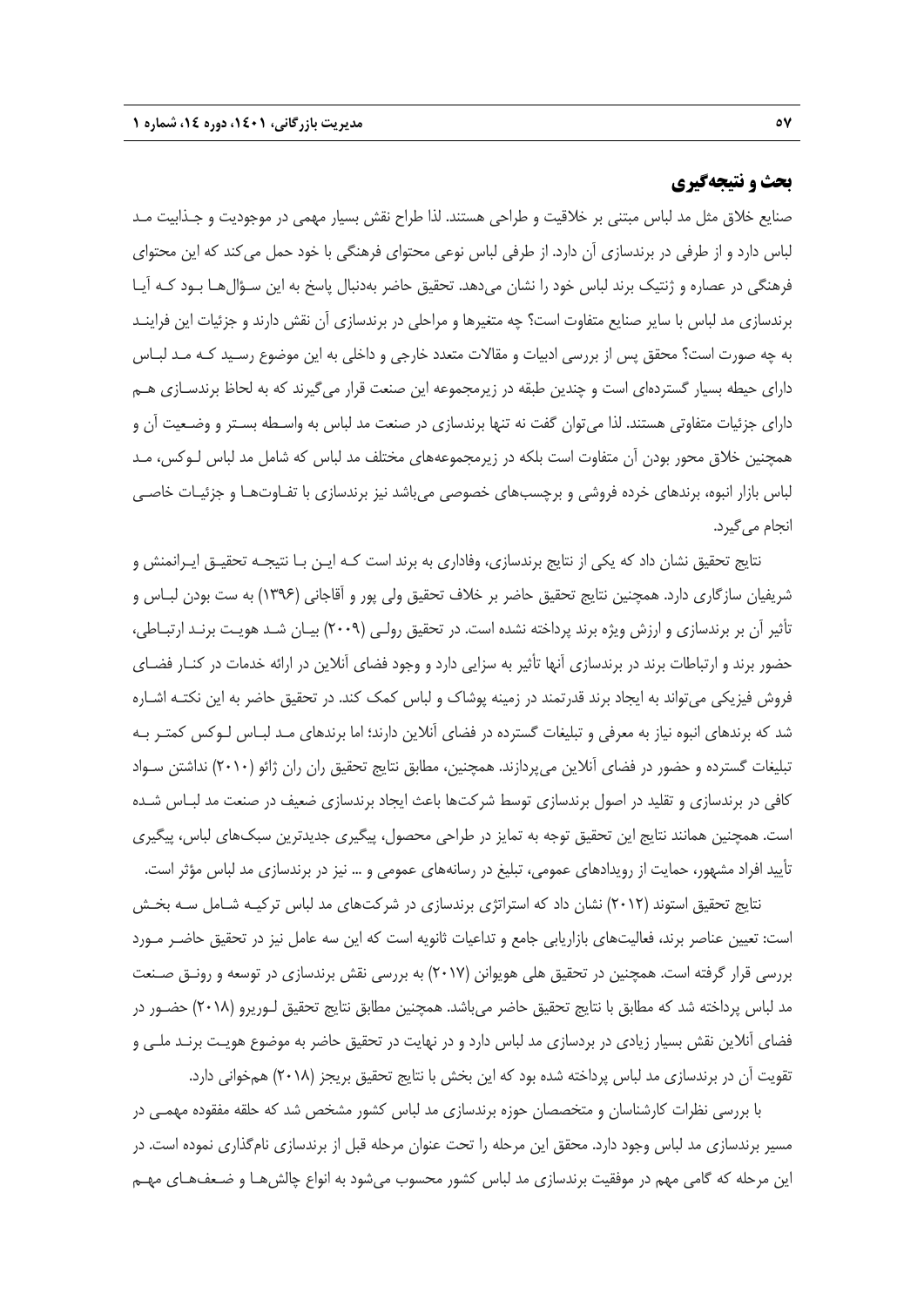برندسازي اين صنعت و همچنين فرصتهايي كه به واسطه افزايش نرخ ارز به وجود آمده است به كارشناسان و مـديران بازاريابي كمك ميكند تا شالوده قوي براي برندسازي مد لباس در كشور پايهريزي نمايند.

چالشها و ضعفهاي مختلفي در حوزه برندسازي مد لباس وجـود دارد كـه مـيتـوان آنهـا را در چنـد طبقـه كلـي چالشها و ضعفهاي اقصادي، علمي، توليدي، تكنولوژيكي و از مهمتر طراحي مد لباس كه خود گـواه بـر طـراح محـور بودن اين صنعت است مانع برندسازي صحيح و درسـت در ايـن حـوزه و صـنعت گرديـده اسـت. برخـي از چـالشهـاي برندسازي قوانين و مقررات محكمي است كه در گذشته در اين خصوص وجود داشته و هنوز هم اصلاحاتي در آن ايجـاد نشده است. مثلا در اين صنعت كه به شدت به محتواي گرافيكـي و بصـري وابسـته اسـت در برشوشـور نبايـد از چهـره اشخاص جهت معرفي لباس استفاده نمود. يكي ديگر از مهمترين مشكلات اين حوزه مربوط به عدم تنوع در استايلهاي لباس مباشد كه اين مورد هم جزء خطوط قرمز اين حوزه است و تنها بايد در اسـتايل خـاص و پذيرفتـهشـدهاي طراحـي لباس انجام گيرد لذا طراحان اين حوزه هم با مشكلي جدي روبهرو هستند و هر طرحي را نميتوانند تجاري سازي كننـد. از ديگر مشكلات برندسازي مد لباس نبود تأمين كننده پارچه است كه به طور ثابت توليدكننده را حمايت كند؛ زيرا جـنس پارچه هم در برندسازي مد لباس بسيار حائز اهميت است.

عدم وجود تكنولوژيهاي توليد در كشور باعث شده كه اولاً هزينههاي توليد انبوه افزايش يابد و ثانياً طراحـيهـاي زيبايي را كه در روندهاي مد لباس روز هستند، نتوانيم بـه بـازار ارائـه نمـاييم. عـدم وجـود بخـش تحقيـق و توسـعه در شركتهاي توليدي، بيتوجهي به تحقيقات بازاريابي و... نيز از مهمترين چالشهاي وضعفهاي برندسازي اسـت. جهـت مشاهده ساير چالشها ميتوان به جداول فوق مراجعه نمود.

بعد از آن در مرحله برندسازي، كار آفرينش و خلق برند آغاز ميشود. اين مرحله شـامل تعيـين هويـت اسـتراتزيك برند، هويت مفهومي برند، هويت بصري برند، هويت رفتاري برند و انسجامي كه بايد بين انواع هويت برند اتفاق ميافتـد و همچنين جايگاهيابي برند كه شامل جايگاهيابي بر مبناي قيمت، محصول و كيفيت محصـول، جايگـاهيـابي بـر مبنـاي هويت، جايگاهيابي بر مبناي ارزش و توزيع و... ميباشد.

قلب برندسازي هويت برند است. استراتژي هويت برند نيازمند به رفع چالشهاي حوزه برندسازي و توجه به الزامات و در نظرداشتن فرصتهـاي برندسـازي (مرحلـه پـسبرندسـازي) اسـت. در اسـتراتژي هويـت برنـد از كهـنالگوهـاي (آركيتايپهاي) مختلفي كه ريشه درژنتيك صاحبان برند دارند جهت مشخص كردن عصاره برند استفاده ميشود. اينكـه سبد محصولي شركت چيست، معماري برند بايد به چه صورت انجام گيـرد، مخاطبـان محصـولات چـه كسـاني بـا چـه ويژگيهايي هستند، داستان برند، روح برند و فلسفه برند همه در هويت استراتژيك برند تعيين و مشـخص مـيشـوند. در مرحله بعدي هويت مفهومي برند به بررسي چشمانـداز برنـد، مأموريـت و اهـداف برندسـازي، ميـراث برنـد، ارزشهـاي كاركردي و غيركاركردي برند پرداخته ميشود. در بعد هويت بصري برند نيز به همـه عناصـر بصـري برنـد مثـل لوگـو، لوگوتايپ، ظاهر بستهبندي، شعار برند و... پرداخته ميشود.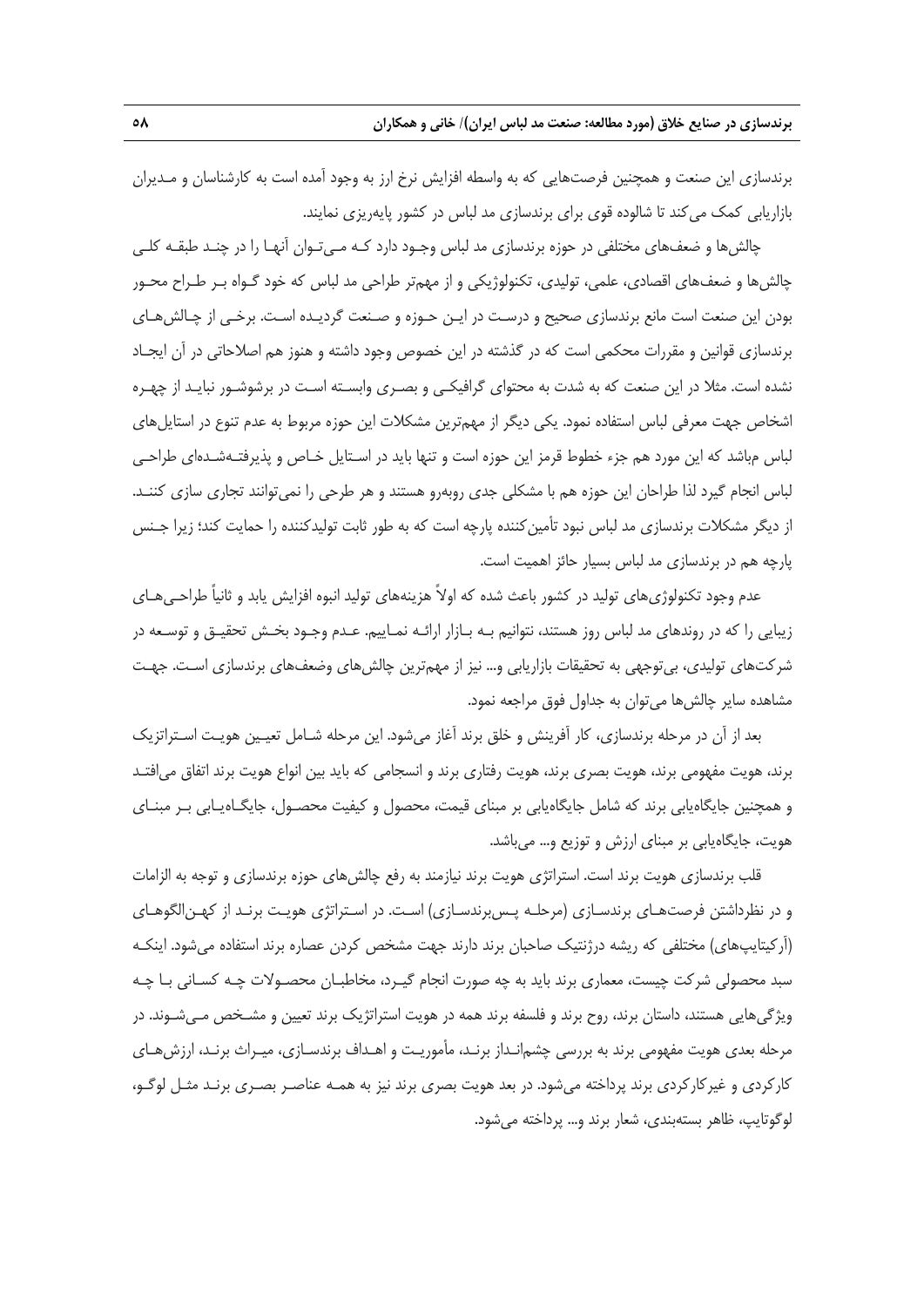نتايج تحقيق نشان ميدهد كه برندهاي لوكس مد لباس كمتر از شعار برند استفاده ميكنند در صورتي كه در مـورد برندهاي مد لباس انبوه بيشتر از شعار برند در كنار لوگو استفاده ميشود چون اعتقاد بر اين است كه محصول مـد لبـاس لوكس ميتواند شعار خود را با طرح و عملكرد و نهايتاً رفتار خود به مخاطبان القا كند.

نتايج تحقيق نشان ميدهد در مورد مد لباس لوكس بيشتر ارزشها غيركاركردي و از نوع هويت دهـي بـه صـاحب لباس، ارزشهاي زيبايي شناختي، ارزشهاي اجتماعي ميباشد در صورتي كه در برندهاي بازار انبوه ارزشهاي كاركردي مثل قيمت مناسب، پوشش مناسب، راحتي لباس و... مد نظر قرار ميگيرد. در هويت مفهومي برند به وعدهاي كه برند بـه مشتريان خود ميدهد، شخصيت برند و فرهنگ برند نيز پرداخته ميشود.

مرحله بعدي برندسازي جايگاهيابي برند است كه در محصولات مد لباس بازار انبوه بر اساس قيمت مناسب، طراحي نسبتا مناسب، توزيع گسترده و... صورت ميگيرد اما در برندهاي لوكس مد لباس اين جايگاه بيشتر بر اساس قيمت بـالا، هويت برند، ارزشهاي غيركاركردي مثل پرستيژ، خلاقيت، استادكاري و ... صورت ميگيرد.

در مرحله نهايي كه پسبرندسازي نام دارد در وهله اول به توسعه برند خلق شده از طريق ابزارهاي مختلف بازاريابي ميپردازد، در وهله دوم به ارزيابي نتايج برندسازي پرداخته ميشود و در وهله آخر به جايگاهيابي مجدد در صورت امكان، توسعه برند، توسعه جهاني برند و... پرداخته خواهد شد.

در ترويج برند از طريق ابزارهاي بازاريابي مثل قيمتگـذاري، توزيـع فيزيكـي، توزيـع آنلايـن، ارتباطـات يكپارچـه بازاريابي، فعاليتهاي حمايتگري، روابط عمومي و ... برند خلق شده را ميتوان ترويج داد. در برنـدهاي لـوكس از طريـق قيمتگذاريهاي پرستيژي و استفاده كمتر از تخفيفات، فعاليتهاي حمـايتگري، روابـط عـومي و حضـور در رويـدادهاي مختلف مثل رويدادهاي مسئوليت اجتماعي، تبليغات گسترده كمتر، حضور كمتر در فضاهاي ديجيتال و آنلاين و... ترويج انجام ميشود اما در برندهاي مد لباس انبوه بر اساس تبليغات وسيع، توزيع آنلاين و آفلاين گسترده و... جهت ترفيع برند استفاده ميشود.

مكان توزيع فروشگاههاي مد لباس لوكس در جاهاي معروف و مشهور شهر بايد باشد كه الزاماً تضمين كننده رفت و آمد زياد فروشگاهي هم نيست در صورتي كه فروشگاههاي مد لباس انبوه در جاهاي پر رفت و آمد و شلوغ شهر تأسـيس ميشود.

گاهي برندهاي مد لباس لوكس با ساير محصولاتي مثل خودروهاي لوكس تبليغ ميشوند تـا اثـر لـوكس بـودن و جايگاه خود را به مخاطبان عرضه كنند و مدلهاي برندسازي در صنعت مد لباس لوكس بيشـتر بـر هويـت برنـد تمركـز ميكنند در صورتي كه مدلهاي برندسازي مد لباس انبوه بيشتر بر اسـاس ارزش مـدلهـاي مبتنـي بـر مشـتري انجـام مے ,شود.

در نهايت از نتايج مختلفي كه برندسازي براي يك برند به بار ميآورد مانند آگاهي از برند، فراخواني برند، يـادآوري برند، فروش، وفاداري به برند و ... ميتوان ارزيابيهاي مختلفـي داشـت و در صـورت امكـان از توسـعه برنـد در فضـاي جهاني، جايگاهيابي مجدد، لايسنسينگ، فرانچايزينگ و توسعه برند استفاده نمود. در مورد برندهاي لوكس مد لباس كمتر از فعاليتهاي لايسنسينگ و فرانچايزينگ استفاده ميشود تا كنترل بيشتري روي فرايند برندسازي انجام گيرد.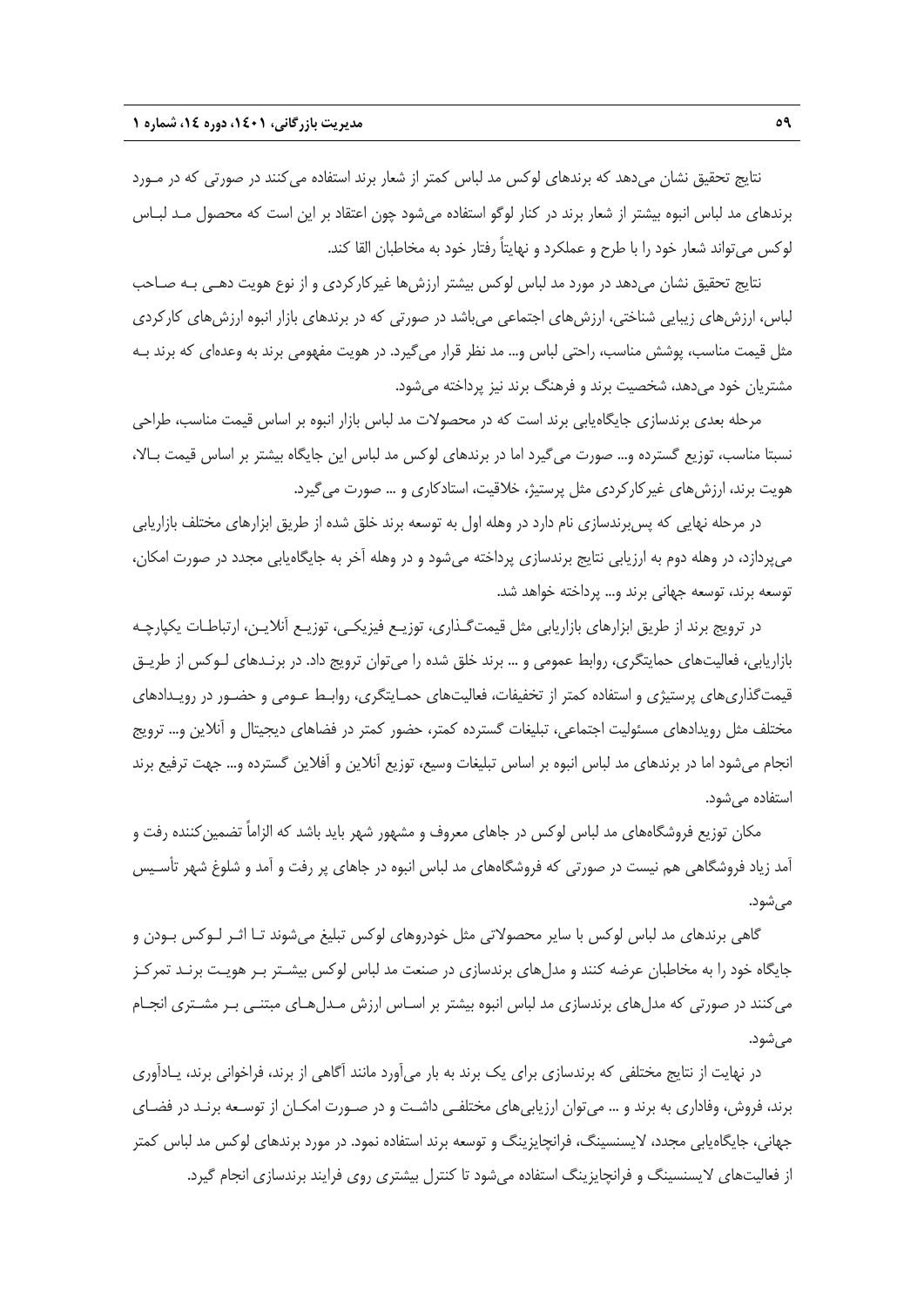#### **پيشنهادها**

با توجه به نتايج تحقيق، مشخص شد كه برندسازي در صنعت مد لباس كشور داراي چالشها مشكلات زيادي است كـه نيازمند توجه و پيگيري از طرف شركتهاي توليدكننده لباس، متخصصان و مشاوران بازاريابي و برندسازي، سازمانهـا و ارگانهاي فعال در زمينه مد لباس، دولت و بخش قانونگـذاري و... اسـت. برندسـازي در صـنعت مـد لبـاس بـه خـاطر طراحمحور بودن و بهدليل قرارگرفتن در زيرمجموعه صنايع خلاق متفاوتتر از برندسازي در ساير صنايع است كه بايد به اين تفاوتها توجه شود؛ چون طراح و خلاقيت طراح و بحثهاي مربوط به استايل در برندسازي مد لباس بايـد بـه ايـن موضوعات توجه ويژهاي داشته باشند. از طرفي با توجه به اينكه مد لباس يـك رسـانه فرهنگـي اسـت، قـانونگـذاران و نهادهاي دولتي مرتبط نيز قوانين و دستورالعمل هاي مختلفي را براي شركت عاي توليدكننـده وضـع كـردهانـد كـه ايـن شركتها نيز بايد در چارچوب قوانين و مقررات اتخاذ شده توسط اين سازمانها به توليد، ترويج و برندسازي محصـولات خود بپردازند.

يكي از بخشهاي مهمي كه در برندسازي مد لباس داخلي مؤثر است صنعت نساجي داخلـي اسـت كـه علـيرغـم سابقه طولاني ايران در اين بخش اما هنوز اين صنعت اقدام به توليد پارچههاي منحصـر بـه فـردي كـه طـرح و جـنس خاصي داشته باشند و در خدمت برندسازي لباس ايراني قرار گيرند نشده است. پارچه سـازي و اسـتفاده از نقـوش ايرانـي كمك بسياري به برندسازي لباس مي كند و علاوه بر زمينهسازي براي ايجاد اشتغال و كارآفريني، مـي توانـد بـه ارتقـاي كيفيت كالا كمك كند تا در حوزه صادرات نيز بتوان موفق عمل كرد. در واقع جهت برندسازي صنعت مـد لبـاس كشـور بايد مجموعه بازيگران مختلف از صنعت نساجي، دولت و قانونگذاران، جامعه علمي و دانشگاهي جهت راهاندازي بخـش تحقيق و توسعه قوي افراد با تجربه غني و شناخت صنعت مد لباس جهاني به همراه توليدكننـدگان مـد لبـاس سـعي در ارائه برندهايي قوي در اين صنعت داشته باشند.

يكي از موضوعات ديگر كه مانعي مهم در برندسازي مد لباس كشور بود ضعف سواد و دانش كافي و قابـل اتكـا در حوزه برندسازي است. بيشتر شركتهاي فعال در زمينه مد لباس داخلي در بحث برندسـازي فقـط طراحـي و گرافيـك و بخش ظاهري برند و هويت آن را در نظر گرفتهاند در صورتي كه برندسازي قوي در حوزه مد لباس و هر صنعت ديگري نيازمند به داشتن استراتژي برندسازي، هويت استراتژيك و جايگاهيابي مناسب است كه اين مهم خود را به صورت برخي از آيتمهاي ظاهري مانند لوگو، رنگ، لوگوتايپ و ... نشان مي دهد.

سواد، دانش و تخصص كافي در بخش تكنولوژي و كار با تجهيزات توليدي وارد شده از خارج كشور نيـز مـيتوانـد گام مهمي در جهت توليد لباس با كيفيت و جذاب و كاهش هزينهتوليد و متعاقباً افزايش بهره وري باشـد. لـذا آمـوزش و توسعه مهارتهاي منابع انساني شركتهاي توليدكننده لباس در استفاده از اين ابزار و تكنولوژيها و تعمير آنها مـيتوانـد در جهت ارائه محصولات با كيفيت به روز بودن صنعت توليد لباس كشور با ترندهاي توليدي لباس در جهان كمك كند.

با توجه به اينكه در كشور ما قوانين و مقررات مختلفي در حوزه مد لباس به لحاظ حساسيت فرهنگي وجود دارد بسياري از ابزارهاي ترويج و معرفي مد لباس كه در جهان استفاده ميشود مانند فشنشوها و يا تبليغات لباس توسط افراد مشهور و سلبريتيهاي و رويدادهاي مختلف اين حوزه وجود ندارد. در ايران هنرپيشهها و ورزشكاران نميتوانند لباس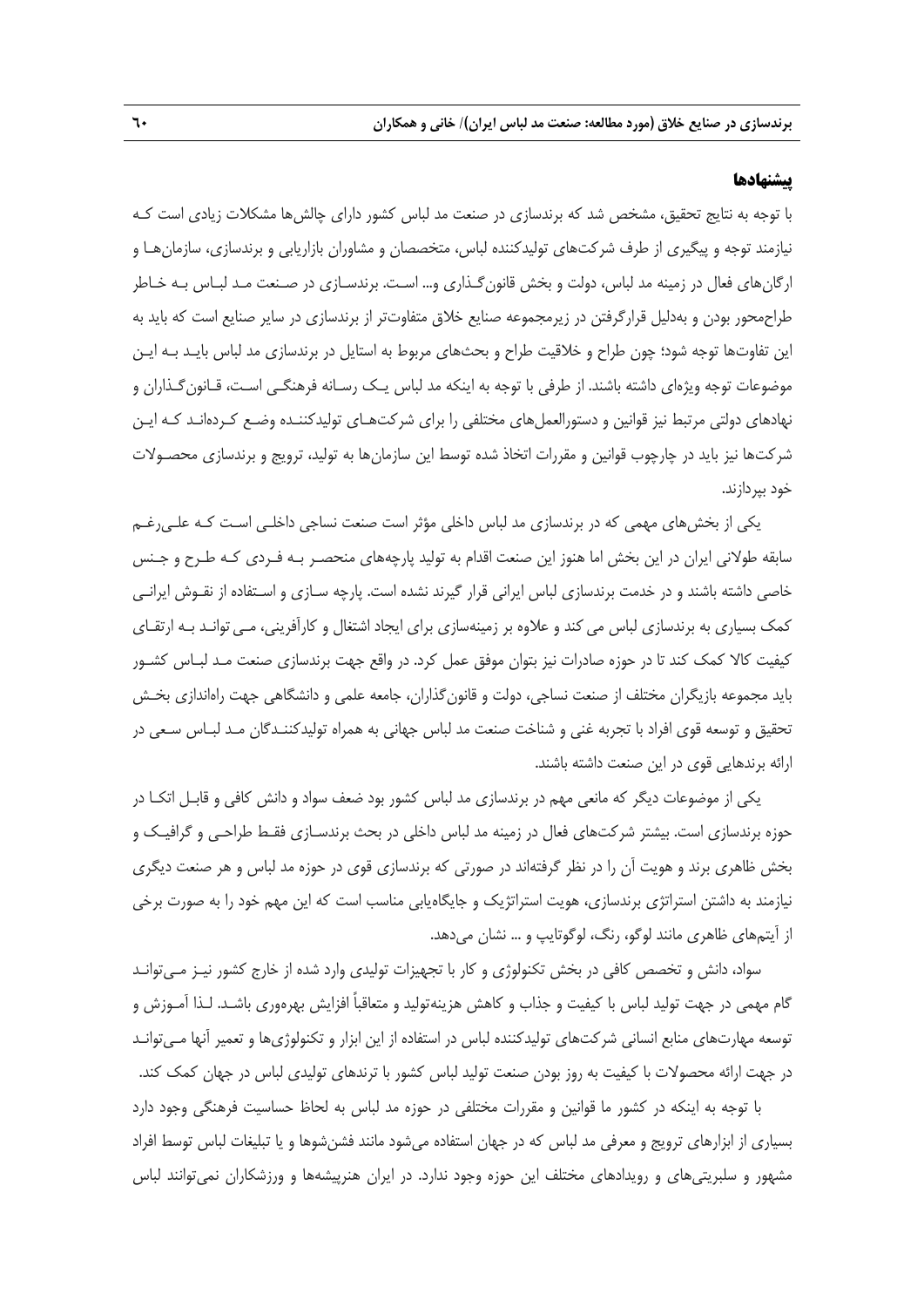برندهاي ايراني را بپوشند در حالي كه يكي از راههاي موفقيت يك برند استفاده افراد مشهور از لباسهاي برندهاست. نام برند بايد ايراني باشد همين مسئله مانع از تبديل شدن يك نام تجاري به يك برند معروف ميشود. ايتاليا كه صاحب برترين كارخانجات پوشاك است نيز از اسامي انگليسي براي برندهايش استفاده ميكند. اما در ايران فروشگاههاي لباس نيز نميتوانند اسامي انگليسي داشته باشند؛ در حالي كه برندسازي مسئله اي وراي مرزهاي جغرافيايي است. رونق توليد داخلي، نيازمند كاهش حساسيت مسئولان نسبت به طرحهاي داخلي است. مسئولان ناظر بايد مقداري از حساسيت و سخت گيري خود در مورد طرحهاي ارائه شده براي چاپ روي لباس بكاهند.

بسيار واضح است كه در زمينه ارائه طرح و ايدههاي نو براي طراحي لباس، بيشتر تأثيرپذير بودهايـم تـا تأثيرگـذار و اين يعني هنوز هم در كشور از طرح و ايدههاي بيروني استفاده ميشود و طراحان داخلي ما در زمينه ارائه طرح و بازاريابي عملكرد خوبي نداشتهاند و نتوانستهاند آنگونه كه بايد بازار پوشاك را در اختيار بگيرند. با توجه به حجم بالاي مغازههـاي فروش پوشاك و قبول بحث واردات طرح، ايده و حتي لباس، لازم است كه طراحان ما در راسـتاي تحقـق شـعار «توليـد ملي» و «جهش توليد» دست به كار شوند و حداقل سلايق مصرفكننده گان داخلي را بازاريابي، سپس طراحـي و نهايتـاً در حجم وسيع عرضه كنند.

سواد طراحي و استايليست ميتواند در ارائه محصولات جديد درحوزه مد لباس كمك شاياني كند؛ امـا بـا توجـه بـه اينكه صنعت مد لباس صنعتي خلاق محور است و طراحان فقط قادر به ارائه طرحها و استيلهـاي محـدود و مطـابق بـا فرهنگ كشور ميباشند اين صنعت نياز به دانش و تخصص و نوآوري دارد تا بتواند ضمن ارائـه مفهـوم محصـول جديـد مطابق با فرهنگ داخلي با ترندهاي روز حوزه مد لباس جهاني همراستا باشد.

نبود تحقيقات بازاريابي و سليقهشناسي مصرفكنندگان داخلي نيز يكي از معضلات برندسازي صنعت مد لباس كشور است. عدم ارائه طرحهاي نو، مورد پسند و جذاب داخلي براي پاسخگويي به نيازهاي اين مصرفكنندگان سبب شده تا ويترين لباسفروشيها با اجناس خارجي پر شود و حجم شايان توجهي از خريد و فروشهاي اين فروشگاهها را اجناس خارجي تشكيل دهد. روشن است كه توجه بيشتر به سلايق جوانان در طراحي البسه و پوشاك از سوي توليدكنندگان داخلي ميتواند تقاضاي بازار را به اين سمت تغيير دهد و فروش توليدات داخلي را تقويت بخشد. البته بايد اين نكته هم مورد توجه قرار گيرد كه در كنار ارائه طرحهاي جوانپسند بايد به كيفيت اجناس توليدي و بعد فرهنگي آن نيز توجه كرد.

### **محدوديتهاي پژوهش**

محققان با بررسي نظرات افراد متخصص در حوزه برندسازي و آشنا به مفاهيم اين حوزه سعي در ارائه مدل برندسازي در صنعت مد لباس نمود؛ اما با توجه به اينكه زنجيره توليد لباس بسيار پيچيده و بازيگران مهمي در آن نقش دارند بـه نظـر ميرسد جهت انجام تحقيق دقيق و جامعتر بايد از همه حوزههاي قانونگـذاري و دولـت، افـراد فعـال در زمينـه صـنعت نساجي، متخخصين بازاريابي و برندسازي، متخصصان و افراد با تجربه در توليد لباس، طراحان و استايليستها، عكاسان و گرافيستكاران در كنار هم و با هم به ارائه مدلي جامع در حوزه برندسازي مد لباس كمك كنند.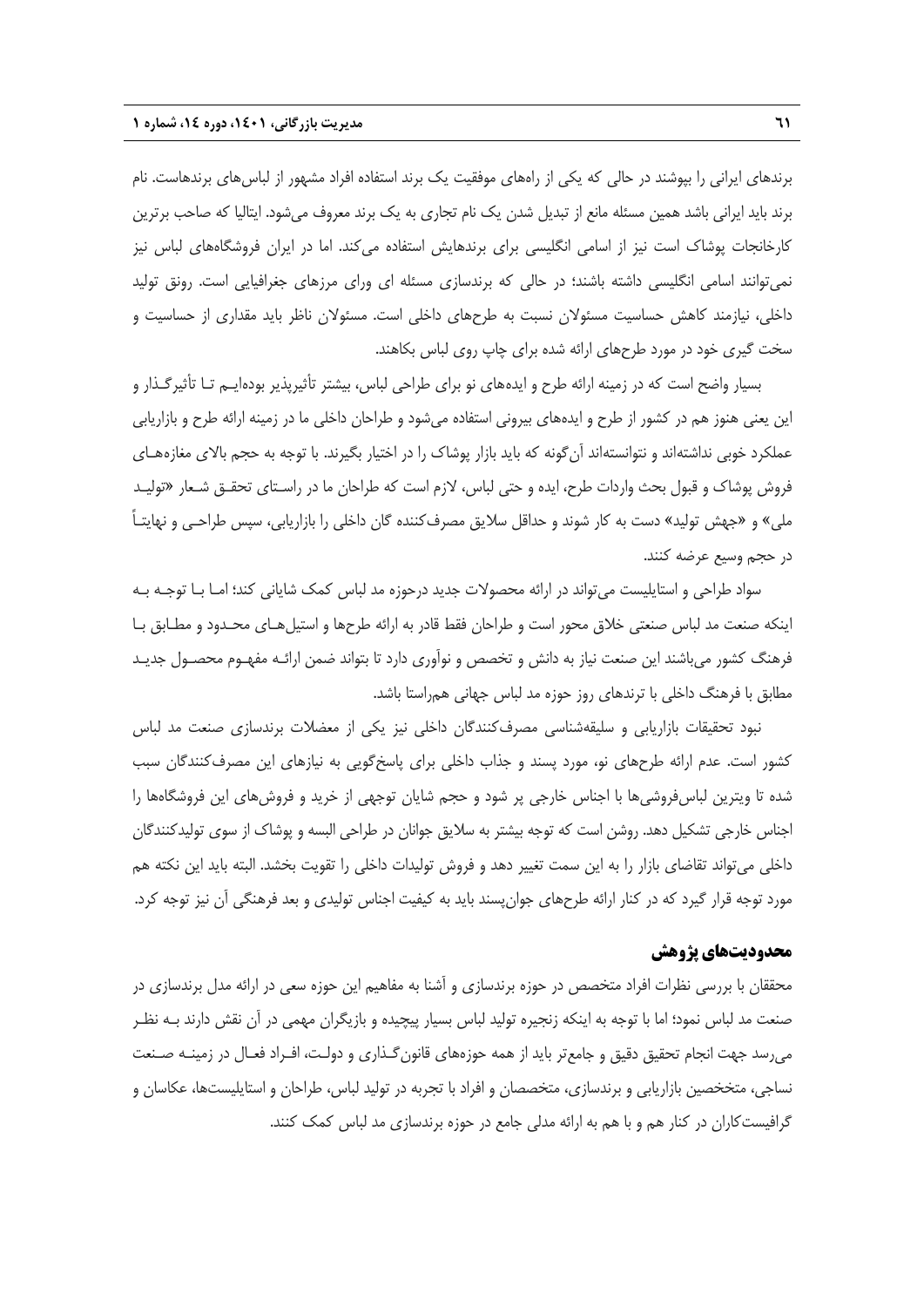#### **منابع**

آزادي، رسول؛ يوسفي، بهرام و عيدي، حسين (1393). نقش تبليغات رسـانهاي بـر ارزش ويـژه برنـد در صـنعت پوشـاك ورزشـي. مديريت ارتباطات در رسانههاي ورزشي، 2(6)، .75-66

- ايرانمنش، مژده و شريفيان، اسماعيل (1394). عوامل مؤثر بر وفاداري تصميم گيرندگان خريد و بازيكنان بـه نـام تجـاري پوشـاك ورزشي درليگ برتر فوتبال. *دو فصنامه پژوهش در علوم رفتاري و حركتي، ۹*(۲۵)، ۷۳-۸۲.
- رئيسي، مهناز؛ شريفي، سعيد و طغرايي، محمد حسين (1395). شناسايي و رتبهبندي عوامل مؤثر بـر مصـرف برنـدهاي خـارجي در صنعت مد لباس (مورد مطالعه: شهر اصفهان)، *تحقيقات بازاريابي نوين،* ۶(۱)، ۹۵–۱۲۰.

سلطاني، احسان (1394). مد سريع (fashion fast(: راهكار توسعه صنعت پوشاك ايران. علوم <sup>و</sup> فناوري نساجي، 5(1)، .48-43

- محمدكاظمي، رضا؛ خوانساري شامخ، ندا و حسين پور، داود (1394). عوامل حياتي موفقيت توسعه محصول جديد در صنعت پوشاك ورزشي. *مطالعات مديريت ورزشي، ٢*(٣۴)، ٦٧-٢۶.
- وليپور، پيمان و آقاجاني، فاطمه (1396). مطالعه اثر ويژگيهاي مرتبط با البسه بر ارزش ويژه برنـد خـانم و آقـا (مطالعـه مـوردي: LC Wikiki استان مازندران). *علوم فناوري و نساجي و پوشاک*، ۲۰/۴، ۲۵-۲۲.

#### **References**

- Aaker, D. A., & Equity, M. B. (1991). Capitalizing on the Value of a Brand Name. New York, 28(1), 35-37.
- Aaker, D. A., & Joachimsthaler, E. (2012). *Brand leadership: Simon and Schuster*.
- Amed, I., Berg, A., Brantberg, L., Hedrich, S., Leon, J., & Young, R. (2017). The state of fashion 2017, New York.
- Azadi, R.,Yousefi, B. & Eidi, H. (2014). The role of media and advertising, to promote brand equity in the sports apparel industry. *Communication management in sport medias journal*, 2(6), 66-75. (*in Persian*)
- Boccella, N., & Salerno, I. (2016). Creative economy, cultural industries and local development. *Procedia-Social and Behavioral Sciences*, 291-296.
- Brydges, T. H. & Brian J. (2018). Consuming Canada: How fashion firms leverage the landscape to create and communicate brand identities, distinction and values. *Geoforum,* 108-111.
- Choi, T.-M., Shen, B., Jung, J., Chow, P. & Wong, S. (2014). *Fashion branding and consumer behaviors (Vol.7)*. Springer.
- Dagustani, D., Buchory, H. A., & Satya, M. T. (2014). The brand building: Developing brand asset valuator and brand association (Empirical Study on Traditional Snack Food in Indonesia). *International Journal of Business Economics and Law*, 5(2), 58-69.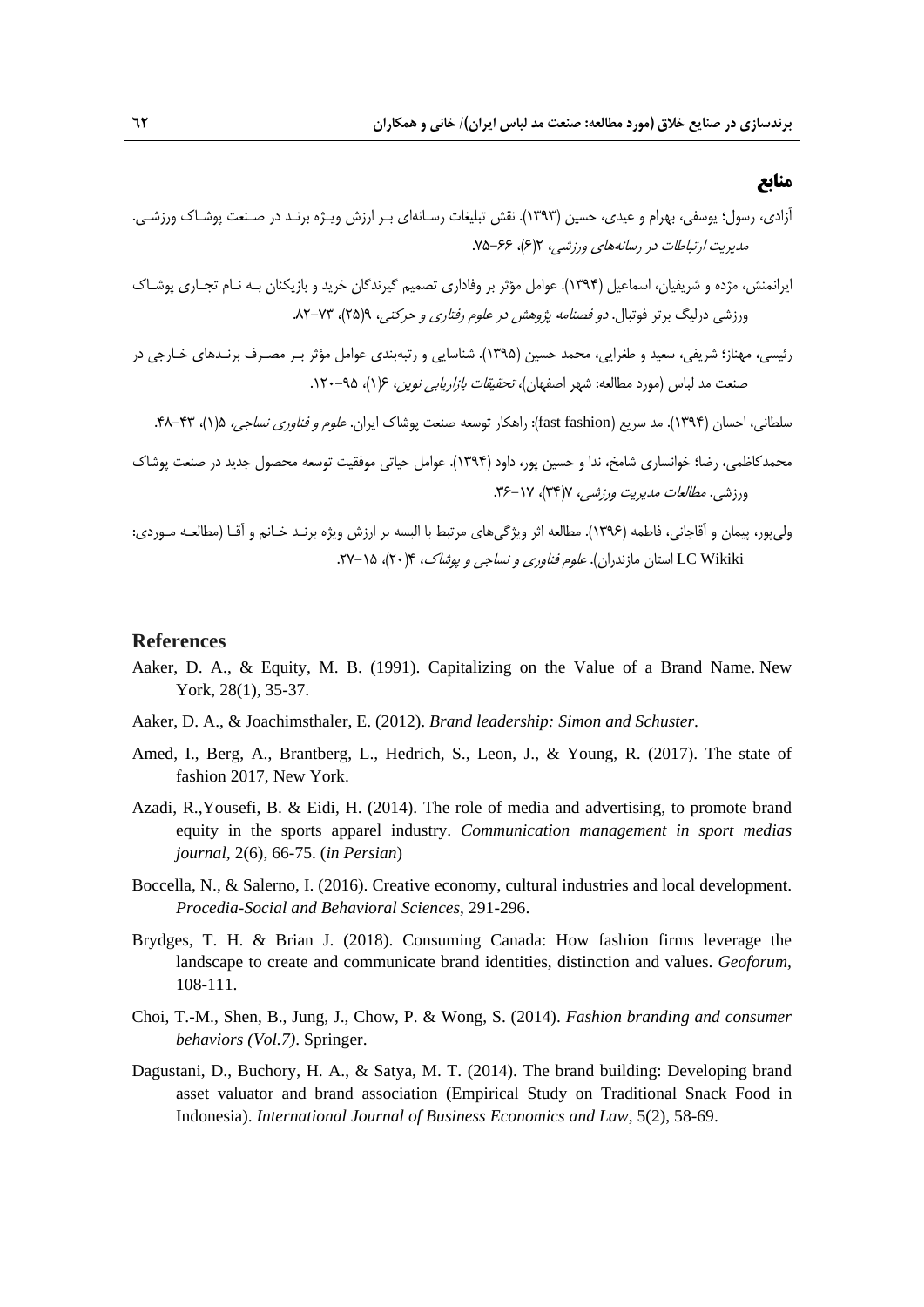- Dewi, R. S., & Rino, A. (2017). Animation as a Creative Industry: A Strategy to Build Creativity and Independence of Youth in Padang, West Sumatra'. *Proceedings of MICoMS,* 135-141.
- Farhana, M. (2012). Brand elements lead to brand equity: Differentiate or die. *Information management and business review,* 4(4), 223-233.
- Filieri, R. (2019). I*mplications of pricing decisions in the luxury sector: The mulberry case*. SAGE Publications: SAGE Business Cases Originals.
- Hameide, K. K. (2011). *Fashion branding unraveled*. Fairchild books.
- Helm, C., & Jones, R. (2010). *Brand governance: The New Agenda in brand management*. In: Springer.
- Hoivanen, H. (2017). *Branding a Finnish apparel brand: An interview study of Finnish retail apparel brand managers.*
- Huang, R., & Sarigöllü, E. (2014). Assessment of brand equity measures. *International Journal of Market Research,* 56(6), 783-803.
- Iranmanesh, M. & Sharifian, E. (2015). Factors affecting loyalty of the purchase decision makers and players to the brand sports apparel of the Premier League football clubs. *JRSM,* 5 (9), 73-82. (*in Persian*)
- Jackson, T., & Shaw, D. (2008). *Mastering fashion marketing: Macmillan International Higher Education*.
- Jin, B., & Cedrola, E. (2017). *Fashion branding and communication: core strategies of European luxury brands*. Springer.
- Kapferer, J.-N. (2008). *The new strategic brand management: Creating and sustaining brand equity long term*. Kogan Page Publishers.
- Kapferer, J.-N. (2012). *The new strategic brand management: Advanced insights and strategic thinking*. Kogan page publishers.
- Keller, C., Magnus, K.-H., Hedrich, S., Nava, P., & Tochtermann, T. (2014). *Succeeding in tomorrow's global fashion market.* McKinsey Global Institute.
- Keller, K. L. (2011). *Strategic brand management: Building, measuring, and managing brand equity*. Pearson Education India.
- Kotler, P., & Keller, K. (2015). Marketing Management . Uttar Pradesh. *In: India: Pearson India Education Services*.
- Lee, J.-S., & Back, K.-J. (2010). Reexamination of attendee-based brand equity. *Tourism Management,* 31(3), 395- 401.
- Lhermitte, B., Perrin, B., & Blanc, S. (2015). *Cultural times: The first global map of cultural and creative industries*.
- Mathur, U. (2008). *International marketing management: text and cases*. SAGE Publishing India.